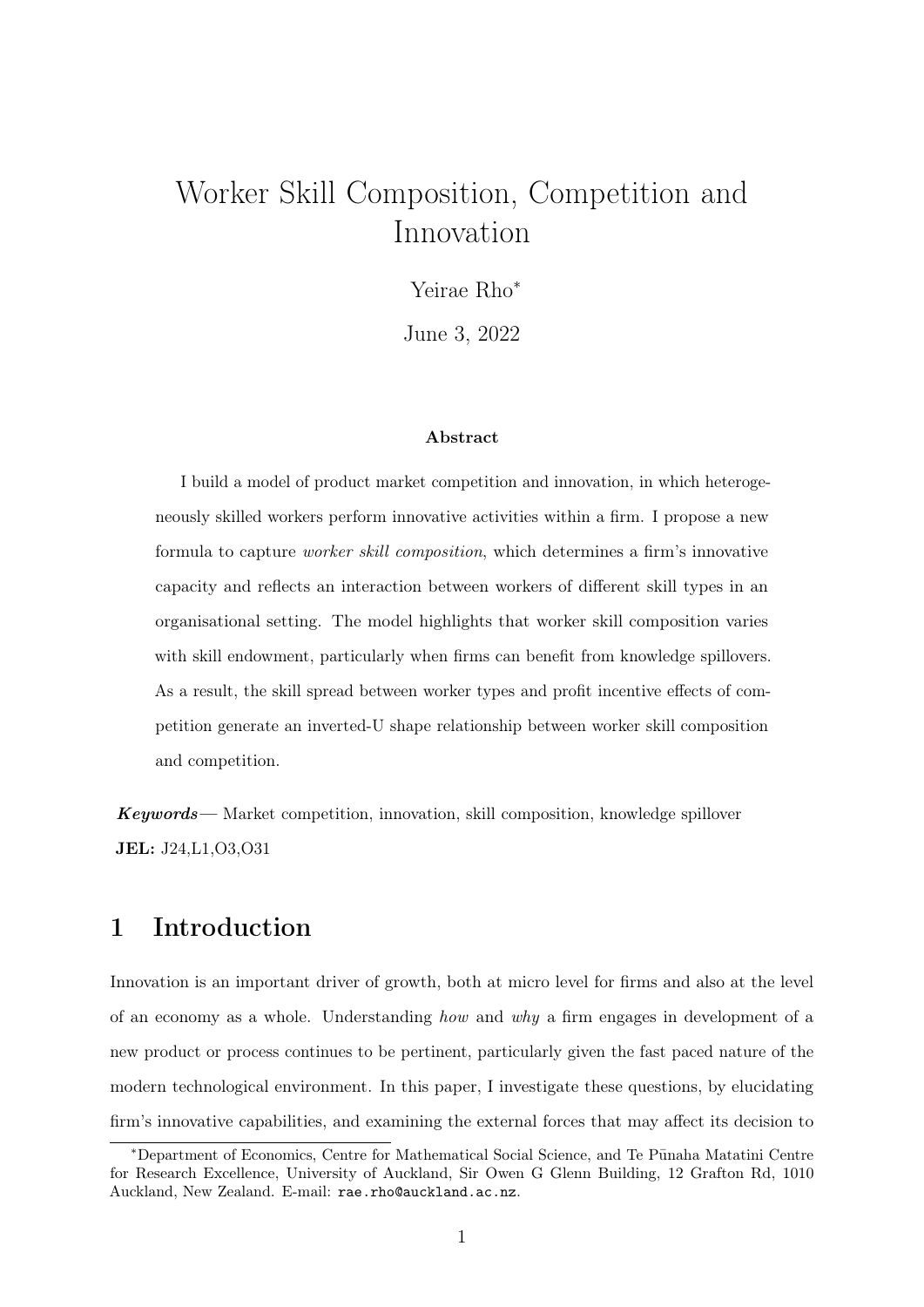innovate. I start from the premise that a firm's measure of performance such as profits and revenue, as well as its organisational practices or culture are in fact a result of an individual or a group of workers' decisions and actions, and study the microfoundations of a firm's innovative performance at individual workers, which, to date, remain underexplored. Process of innovation involves more than strategic decision-making by those in managerial positions, and requires input from others to execute the plans and deliver outcomes. A firm's innovative capability is therefore contingent on the behaviour of the overall workforce engaged in the innovation process.

I build on the theoretical framework of step-by-step innovation and competition (Aghion, Harris, Howitt, & Vickers, [2001;](#page-18-0) Aghion, Bloom, Blundell, Griffith, & Howitt, [2005\)](#page-18-1), and model a firm's decision to invest in research and development (R&D) as a function of the skill endowment and extent of product market competition. I define a firm's investment in R&D as a measure of its innovative capacity, which depends on the composition of its workers with heterogeneous skills in performing innovative activities. The success rate of a firm's R&D endeavours depends on the skill composition of its workers, and a firm seeks to innovate to maximise the potential incremental postinnovation rents, given a level of competition in the market.

The model's mechanism can be characterised by the following main features: (i) workers are either high-skilled or low-skilled in performing innovative activities, (ii) a firm's worker skill composition is a product of the interaction between workers of different types and influences the success rate of a firm's innovation, and (iii) the extent of low-skilled workers' ability to absorb knowledge spillovers, together with product market competition, impact the need for high-skilled workers. Crucially, the skill spread between high- and low-skilled workers affects the innovative capacity of a firm, because if low-skilled workers are not able to fully internalise the knowledge spillovers, more high-skilled workers are required to compensate this. If the level of competition is such that the expected postinnovation rents are higher than the current profits, firms decide to invest in R&D. An optimal R&D investment ensures a sufficient level of innovative capacity, that is, the skill composition among workers, to successfully implement innovation.

My analysis reveals that the escape-competition and Schumpeterian effects of competition on innovation are echoed on skill composition in firms. If a change in product market competition results in potential incremental postinnovation profits, then it induces firms to increase their innovative capacity by investing in more high-skilled workers to engage in R&D. When competition is high and firms are technologically on par, there is a greater incentive to capture the market by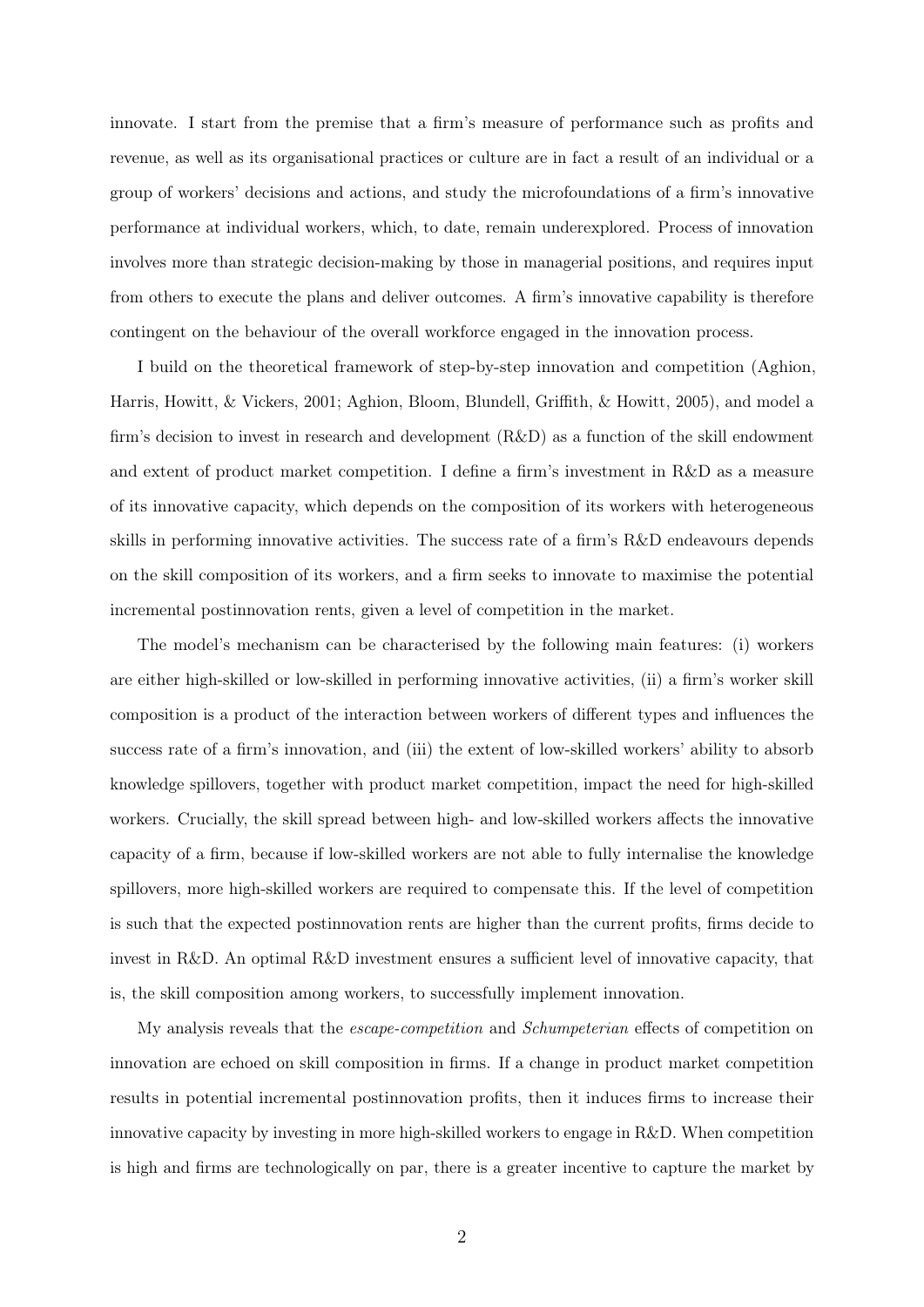introducing a new product. Subsequently, firms invest in improving their innovative capacity to increase the chance of succeeding in innovation, which is the escape-competition effect. On the other hand, when competition is high and a firm is a technological follower, there is less incentive for it to invest in improving their innovative capacity as further increases in competition imply there is not much benefit in catching up, leading to the Schumpeterian effect where innovation decreases. The inverted-U shape relationship between skill composition and competition reflects firms' investment levels and their technological state in relation to that of their rivals.

The analysis raises implications on demand for skill types at different levels of market competition. The non-linear relationship between competition and skill composition implies that market competition at either extremes may exacerbate a low-skill concentrated workforce. In other words, when firms do not foresee innovation as being economically incentivising due to the nature of the competitive environment, firms are discouraged from improving their capabilities. Moreover, it answers questions on skill diversity in innovation. If the skill endowment of low-skilled workers is significantly lower compared to high-skilled workers, that is, there is a greater level of diversity across skill types, then firms need more high-skilled workers to perform innovative activities successfully.

The rest of the paper is organised as follows. In Section 2, I review existing literature related to this study. Section 3 outlines the model and derives predictions based on comparative statics, and Section 4 concludes. All proofs are relegated to Appendix A.

## 2 Related literature

The paper relates to several different strands of existing literature. First, the framework utilises the endogenous technological growth theory (Grossman & Helpman, [1991a,](#page-18-2) [1991b;](#page-18-3) Aghion & Howitt, [1998\)](#page-18-4), and builds on the model of innovation and competition by Aghion, Harris, and Vickers [\(1997\)](#page-18-5), Aghion et al. [\(2001\)](#page-18-0) and Aghion et al. [\(2005\)](#page-18-1). I contribute by incorporating heterogeneous worker skills within the firm innovation process, which often remains a 'black box' in traditional endogenous growth theory with general equilibrium models analysed at aggregated levels (Aghion & Tirole, [1994\)](#page-18-6). In particular, I present new results on the relationship between competition and innovative capabilities at firm level. Notably, by attributing R&D expenditure as an investment to improve its worker skill composition, I unfold the elements of the R&D intensity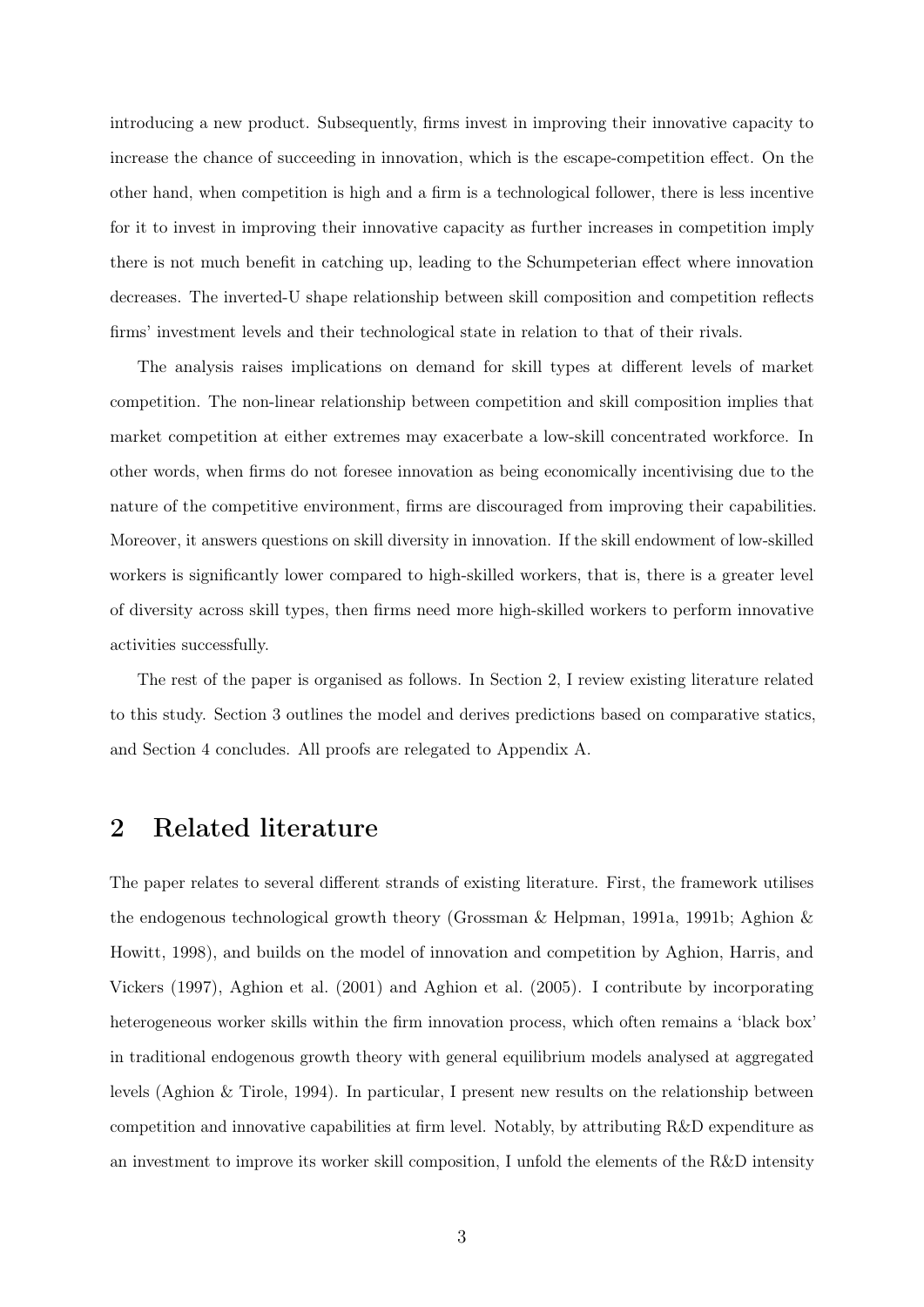analysed in the existing literature on step-by-step innovation and competition (Aghion et al., [2005\)](#page-18-1).

The central feature of my model is the contribution of workers to a firm's success rate of innovation. The idea relates to a number of papers emphasising the role of human capital and skilled labour in technological change, including Nelson and Phelps [\(1966\)](#page-19-0), Acemoglu [\(2002a,](#page-18-7) [2002b\)](#page-18-8), Acemoglu, Aghion, and Zilibotti [\(2006\)](#page-18-9), Acemoglu and Autor [\(2011\)](#page-18-10), and Acemoglu, Gancia, and Zilibotti [\(2012\)](#page-18-11). The main hypothesis is that more educated individuals, or skilled workers are required for creation of new knowledge. The presence of knowledge spillovers enables imitation, or standardisation which is relatively less complex than innovation. Therefore, having high skills is more important for success in innovation than adoption. My approach differs from these models in that I model innovation as a process that involves creation and implementation of new knowledge within a firm environment, and posit a particular functional form of aggregating different worker skill types to reflect firm-level innovative capacity.

The second category of existing literature related to this study is on the influence of firm-level capability or stock of knowledge on innovation, including the dynamic capabilities framework (Teece, Pisano, & Shuen, [1997;](#page-19-1) Teece, [2007,](#page-19-2) [2010,](#page-19-3) [2016\)](#page-19-4) and absorptive capacity (Cohen & Levinthal, [1989,](#page-18-12) [1990;](#page-18-13) Aghion, Jaravel, Cohen, & Levinthal, [2015\)](#page-18-14). The main difference between the innovative capacity that is captured by worker skill composition in this study and the dynamic capabilities framework is that the latter focuses on the role of managers for building knowledge at the firm level. The underlying premise of the formulation of worker skill composition is that a high-skilled worker (manager) can contribute to her full potential if her coworkers are also high-skilled. Furthermore, my modelling approach embeds the notion of absorptive capacity as a necessary driver for innovation. Cohen and Levinthal [\(1990\)](#page-18-13) argue that the firm-level ability to exploit, assimilate and commercialise new information is an output of various factors, including individual workers' absorptive capacity and communication across the organisation. Therefore, the proposed formula for skill composition at firm level in this paper succinctly captures both the capability of a firm's overall workforce engaging in innovation and the complexity of an organisational environment as an aggregation of heterogeneous individuals.

Third, the concept of interaction between worker types and its consequences on firm's ability to innovate is linked to the organisational economics literature on corporate culture focusing on the role of shared knowledge on firm performance and growth. Li [\(2016\)](#page-18-15) shows that a lack of shared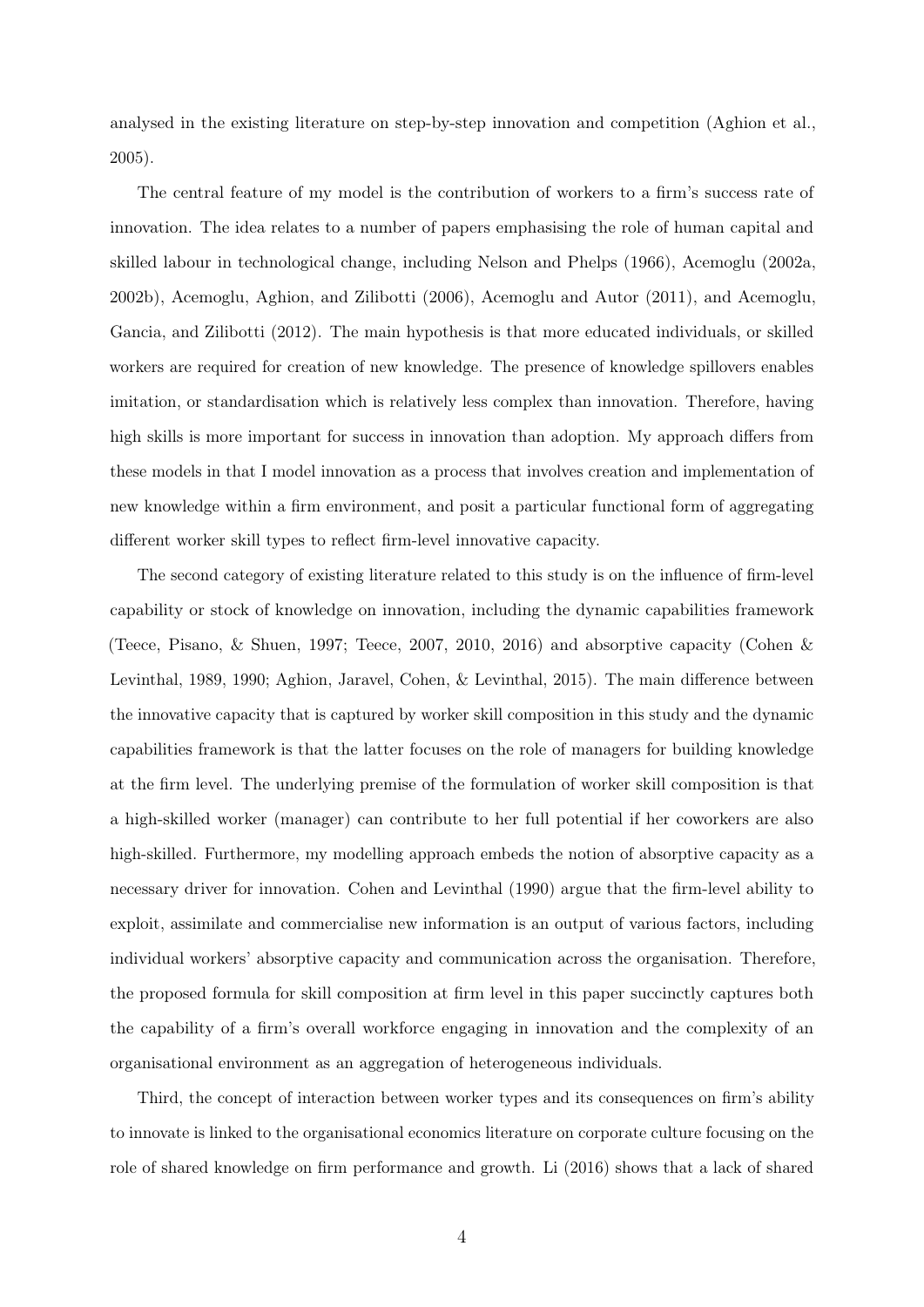knowledge results in coordination failure and knowledge fragmentation within an organisation, and that a rapid growth strategy without having established shared knowledge may be detrimental to the firm. Crémer [\(1993\)](#page-18-16) defines corporate culture as the stock of knowledge that is shared by the members of an organisation but not by the general public, and it facilitates a more efficient way of responding to information received from external sources at an organisational level. The theoretical concepts in both of these papers are plausible explanations for modelling worker skill composition as an interaction between worker types in this paper.

Finally, the paper also relates to literature on diversity and technological progress. Acemoglu [\(2012\)](#page-18-17) presents a model in which diversity between individual researchers' expertise, beliefs and knowledge results in non-profit maximising behaviour from researchers, which translates into diversity in the types of technology being developed. For a social planner, this is a better outcome compared to when there is no diversity across researchers as having a variety of types of innovation benefits the society. Related to this is the model of heterogeneous problem solving agents by Hong and Page [\(2001\)](#page-18-18). In their model, agents have differentiated perspectives in their approach to problems, but are still homogeneous in their value function of the solution with no communication costs. The authors show that diversity is optimal, because it increases the set of possible solutions that agents evaluate. This paper focuses on diversity in terms of skills required for innovation in a single organisational setting, and offers contrasting implications, by showing that absent sufficient profit incentives, increased heterogeneity in worker skills can impede firm innovation.

## 3 Theoretical framework

### 3.1 The step-by-step innovation model

#### The basic setup

The theoretical framework is based on the endogenous growth models of step-by-step innovation and competition (Aghion & Howitt, [1998;](#page-18-4) Aghion et al., [2001;](#page-18-0) Aghion et al., [2005\)](#page-18-1). In this subsection, I outline the main features of these models and their predictions on the relationship between competition and innovation.

There exist two firms  $i = 1, 2$  in an industry v. Each firm is a duopolist, producing output  $y_i$ according to a constant returns to scale production function, taking labour as the only input.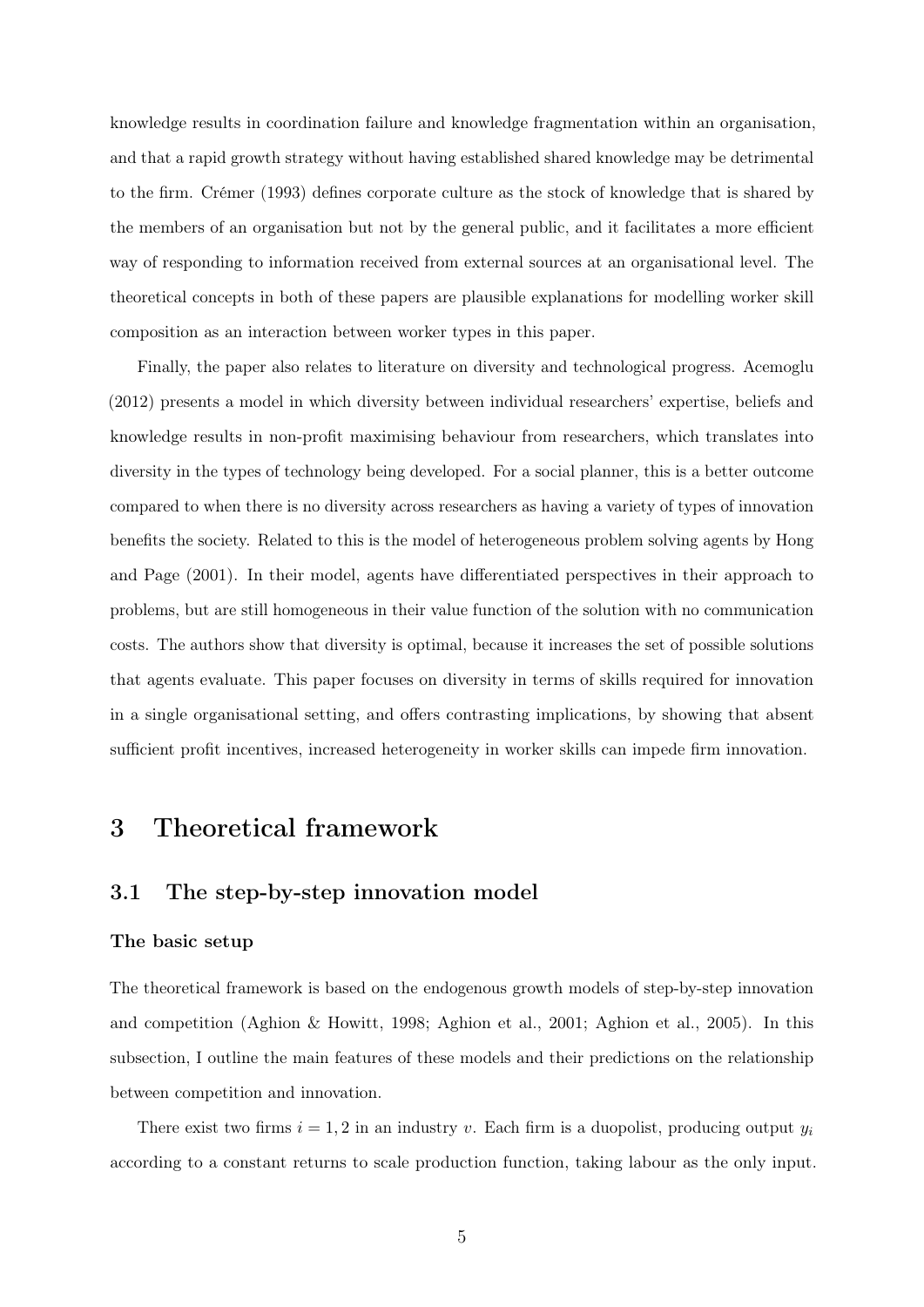Firms can improve their technology by investing in R&D, and a successful innovation results in a reduction in the cost of production. Each firm's output per worker,  $A_i$ , is equal to

$$
A_i = \gamma^{k_i},
$$

where  $k_i$  denotes the technology level of firm i, and  $\gamma > 1$  is a parameter of the size of a leading-edge innovation. Given  $A_i$ , the unit cost of production remains the same regardless of the scale of production, and firm i's unit cost is equal to  $\gamma^{-k_i}$  units of labour. Hence, an industry v can be fully characterised by a pair of integers,  $(k_v, m_v)$  where  $k_v$  is the leader's technology, and  $m<sub>v</sub>$  is the technological gap between the industry leader and follower.

Crucially, innovation occurs in a step-by-step process, in which a laggard firm must catch up with the leader before it can become a leader itself. Furthermore, assume that the maximum sustainable technological gap is  $m_v = 1$ . Specifically, when a firm that is already ahead of the other firm innovates further, the laggard automatically adopts the leader's previous technology, so that the technological gap between the two firms remains at one step. At any point in time, an industry then consists of: (i) *levelled* or *neck-and-neck* state, where both firms are technologically even, and (ii) unlevelled state, where one firm (the leader) has a more advanced technology than its competitor (the *laggard* or *follower*).

By spending  $\psi(n) = n^2/2$  in units of labour, a leader or a neck-and-neck firm moves one step ahead with a Poisson hazard rate  $n \in [0, 1]$ . Let n denote the "innovation rate" or "R&D intensity" of the firm. A follower firm can copy a leader's technology without spending any R&D cost at a hazard rate h, where  $h \geq 0$  is a parameter that measures R&D spillovers or ease of imitation. Hence, a follower firm can move one step ahead to draw level with the leader by spending R&D cost  $\psi = n^2/2$ , with a Poisson hazard rate  $(n+h) \in [0,1]$ .

Define  $\pi_m$  to be the equilibrium profit flow of a firm at state  $m \in \{-1,0,1\}$ . Competition in the market is modelled by the inverse of the degree to which the two firms in a levelled state can collude. They do not collude if the industry is unlevelled, which implies that the laggard firm makes zero profit. The leader's profit is equal to the difference between its revenue, normalised to 1, and the cost. The profits of the follower and leader in an unlevelled industry are respectively:

$$
\pi_{-1} = 0
$$
 and  $\pi_1 = 1 - \gamma^{-1}$ .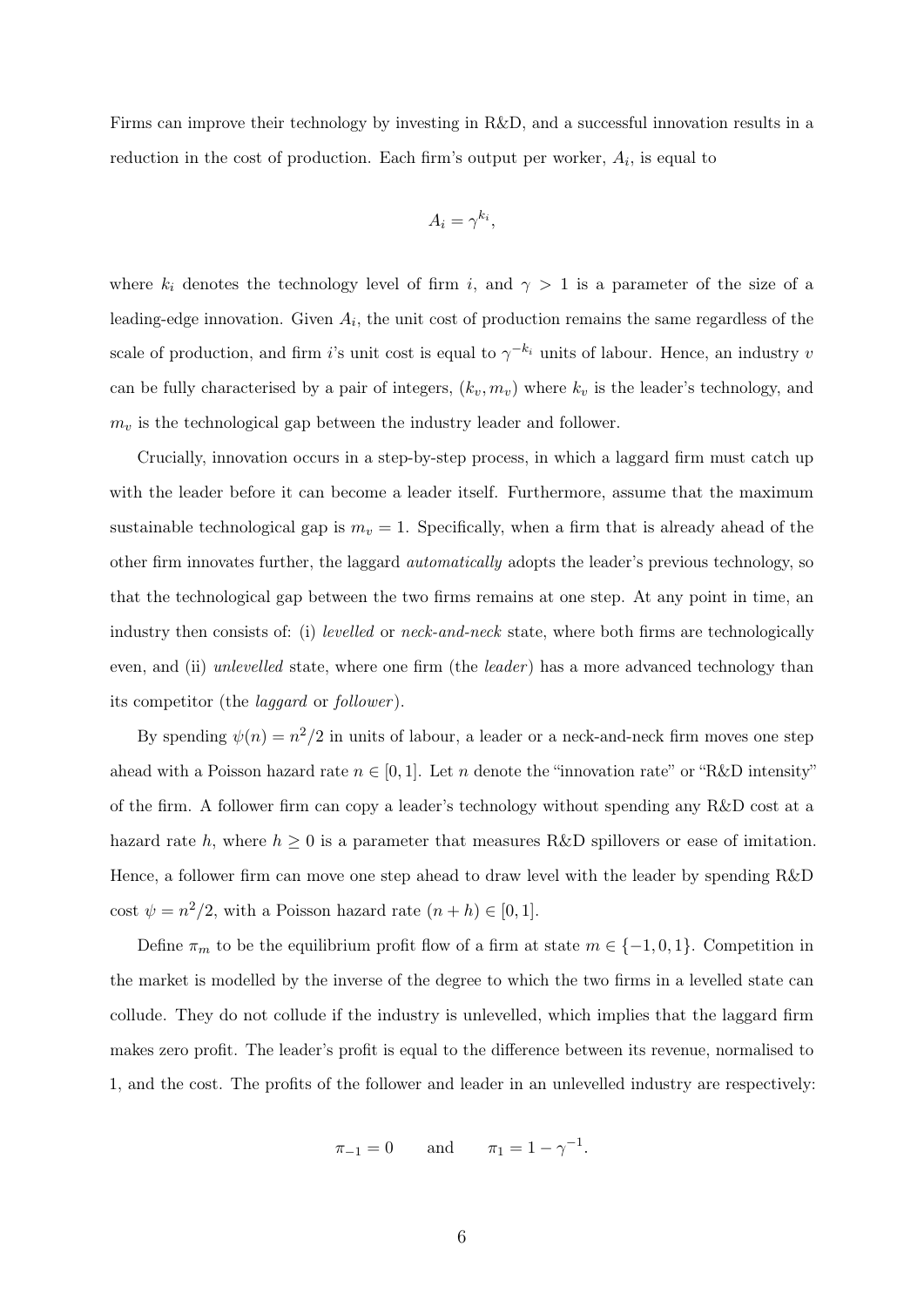If firms are unable to collude in a levelled state, they enter a Bertrand competition and both earn a zero profit. Assume that with maximum collusion, the combined profit of the two firms is equivalent to a technological leader's profit. More generally,

$$
\pi_0 = \varepsilon \pi_1, \qquad 0 \le \varepsilon \le \frac{1}{2},
$$

and define  $\Delta$  as the parameter measuring product market competition. Then product market competition is equal to  $\Delta = 1 - \varepsilon$ , that is, the fraction of a leader's profits that a neck-and-neck firm can earn through collusion.

#### The escape-competition and Schumpeterian effects

The R&D intensity rate,  $n_0$  or  $n_{-1}$  of neck-and-neck and laggard firms respectively, varies with the measure of competition,  $\Delta$ . It produces two opposing effects depending on the firm's technological state, because the anticipated effect of competition is different for a neck-and-neck compared to a laggard firm. The basic model predicts that  $n_0$  increases with higher competition because greater competition negatively affects the preinnovation rents, and therefore firms engage in more innovation, which is the *escape-competition* effect. On the other hand,  $n_{-1}$  decreases with higher competition, because the postinnovation rents for a laggard firm is decreasing in competition, thus investing in R&D becomes less attractive.

The total effect of competition on innovation, therefore, depends on the state of a sector. In an unlevelled state, the Schumpeterian effect takes place, while in a levelled state, the escapecompetition takes place. Moreover, the model implies the transition, or the flow, from levelled to unlevelled state will be quicker, because the R&D intensity of neck-and-neck firms increases with higher competition. On the other hand, due to the Schumpeterian effect, a sector may remain unlevelled for a prolonged period of time. On an aggregate level, the expected technological gap is increasing in the degree of competition, as sectors remain in unlevelled state and the fraction of unlevelled sectors increases. The higher the degree of competition, the smaller the share of neck-and-neck industries in the economy. Thus, the model further predicts that in industries with a higher level of knowledge spillovers, h, the escape-competition effect will be stronger in that on average, firms are more likely to be neck-and-neck, because innovation requires less effort in such industries.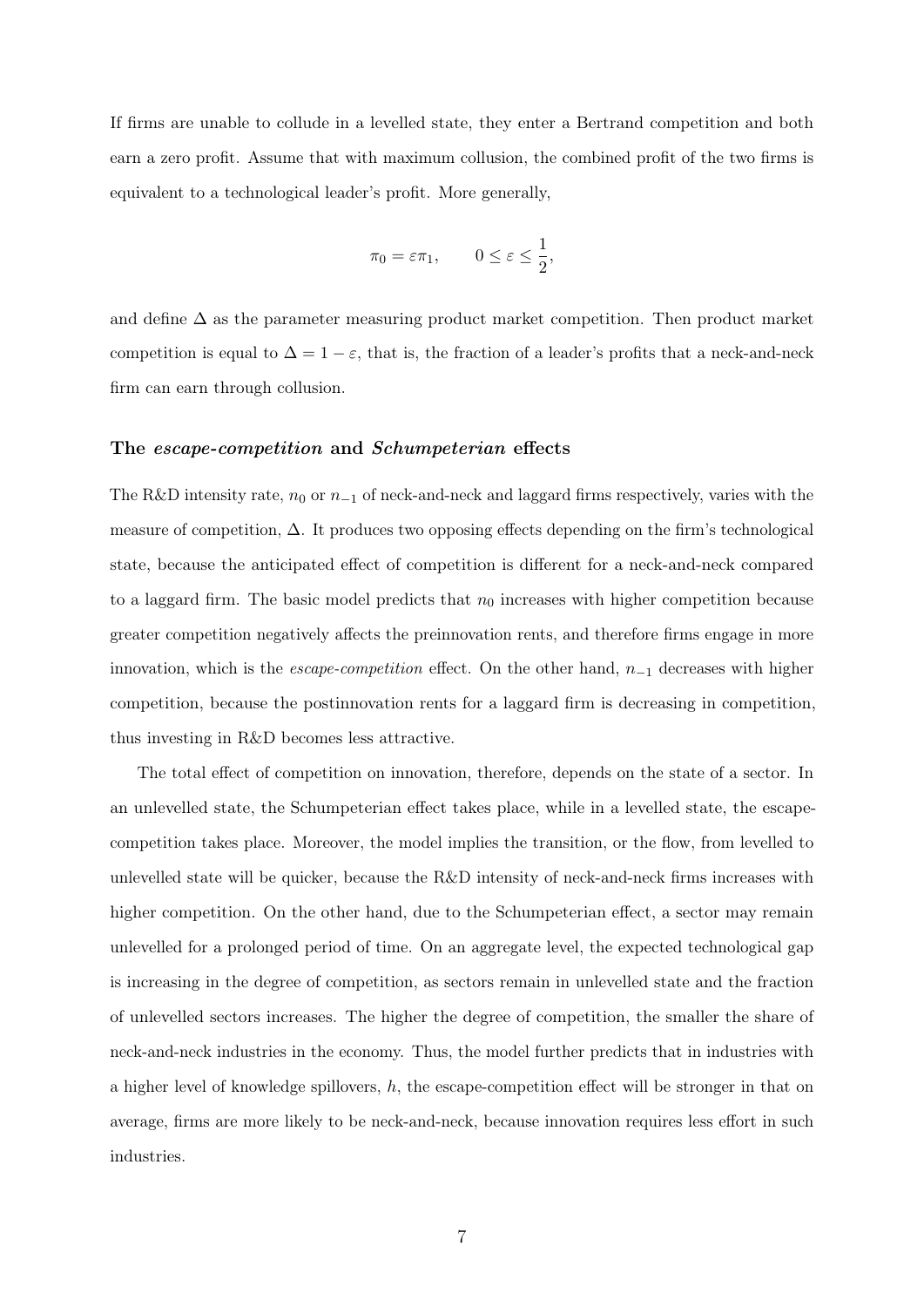### 3.2 Opening the blackbox of firm R&D intensity

I build on the model of step-by-step innovation and competition to investigate the microfoundations of a firm's decision on R&D intensity, n, in response to the product market competition and expected postinnovation rents. In the model à la Aghion et al. [\(2005\)](#page-18-1), the success rate of innovation depends on a Poisson rate  $n$ , which implies that the more units of labour a firm employs in R&D, the higher the probability of success. I extend the framework by considering the type of workers a firm employs to increase their chance of succeeding in innovation. Central to the extended framework are workers with heterogeneous skill endowment in performing innovative activities and the nature of interaction between workers, which directly affect the probability of successful innovation. In other words, I interpret a higher  $n$  as the firm's investment in ensuring a more high-skilled team of workers to engage in innovation.

I describe the specifics of the extended framework in the rest of the subsection. I begin by discussing the workers and their skills, and characterise the interplay between workers of different types within a firm environment. I then outline the innovation process, incorporating the innovation skill levels.

#### Workers

An economy is populated with a continuum of unit mass individuals indexed by  $j \in [0,1]$ , supplying labour inelastically. All workers are equally productive in production activities, but have heterogeneous *innovation skills*. Each worker is endowed with either low or high innovation skills, denoted by  $s_j \in \{\underline{s}, \overline{s}\}\.$  A worker's innovation skills remain constant over time, and takes a value between  $(0, 1]$ , that is,  $0 < \underline{s} < \overline{s} \leq 1$ . I assume that the compensation structure reflects a worker's contribution to both production and innovation, in other words, the incentive constraints of workers choosing between production or innovation are met.

Workers of high and low innovation skill types both participate in an innovation process. Innovation skills are abilities that individuals possess, that enable them to identify opportunities, evaluate benefits of potential innovation and execute them. In practice, these are a combination of cognitive, technical and behavioural worker characteristics that are difficult to measure, but sought after by organisations in their employees. It incorporates the notion of absorptive capacity at an individual worker level, that is, the ability to process and assimilate knowledge from external sources and apply appropriately to their own needs.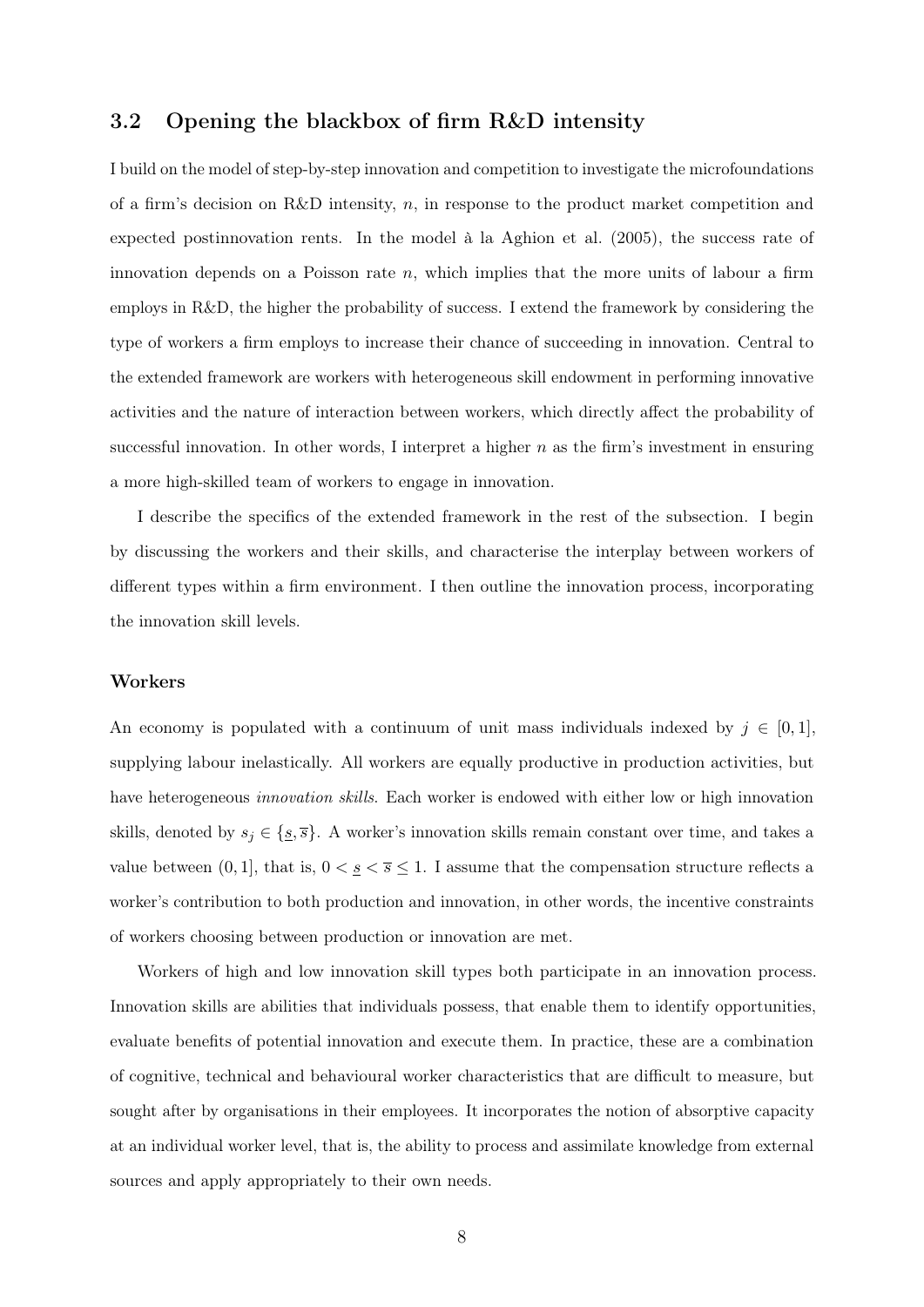#### Innovation and worker interaction

An innovation entail introducing a new product or technology and becoming a technological leader, or climbing the existing technological step by adopting the newest technology to become levelled with the rival. Engaging in a successful innovation process at time t results in  $k_{i(t+1)} = k_{it} + 1$ . The probability that a firm succeeds in innovation is determined by the combined innovation skills of workers involved in the process, which I refer to as the worker skill composition, S. In relation to the original model of Aghion et al. [\(2005\)](#page-18-1), the variable n, which is the R&D intensity, is now represented by the worker skill composition S, that is,  $\psi(n) = n^2/2 = S^2/2$ .

I now define S in each firm in terms of the skill level of the workforce engaging in innovation. The worker skill composition for firm  $i$  at time  $t$  has the below specific functional form:

$$
S_{it} \equiv \overline{s}^{\alpha_{it}} \underline{s}^{(1-\alpha_{it})},\tag{1}
$$

where  $\alpha_{it}$  is the share of high-skilled workers. The functional form of  $S_{it}$  captures the interaction where, at any given levels of skill endowment for each type, the mechanism through which  $S_{it}$ increases is by increasing  $\alpha_{it}$ . Firms must now determine the R&D intensity by solving for the optimal share of high-skilled workers, given the skill endowment of both worker types, its technological state and competitive environment.

Crucially, I assume that the composition of workers matters for the interaction between the two worker types, not just the absolute difference between the high- and low-skilled workers. The contribution of each worker to the likelihood of success is not additive, but is a product of combining skills of all workers. To put simply, consider a firm with a high-skilled worker whose coworkers are all low-skilled. Then, the high-skilled worker does not contribute markedly to the overall organisational skill level. The contribution of the high-skilled worker increases once the firm hires another high-skilled worker. The two high-skilled workers complement each other and augment the organisational skill.

A possible interpretation of worker skill composition is the potential to bring value to an organisation through performing innovative activities, and a high-skilled worker's potential can only be realised if there are other workers who also share these attributes. Firms engaging in an innovation process, therefore, invest to construct a level of overall innovation capacity required for developing a new technology through the composition of workers, by altering the share of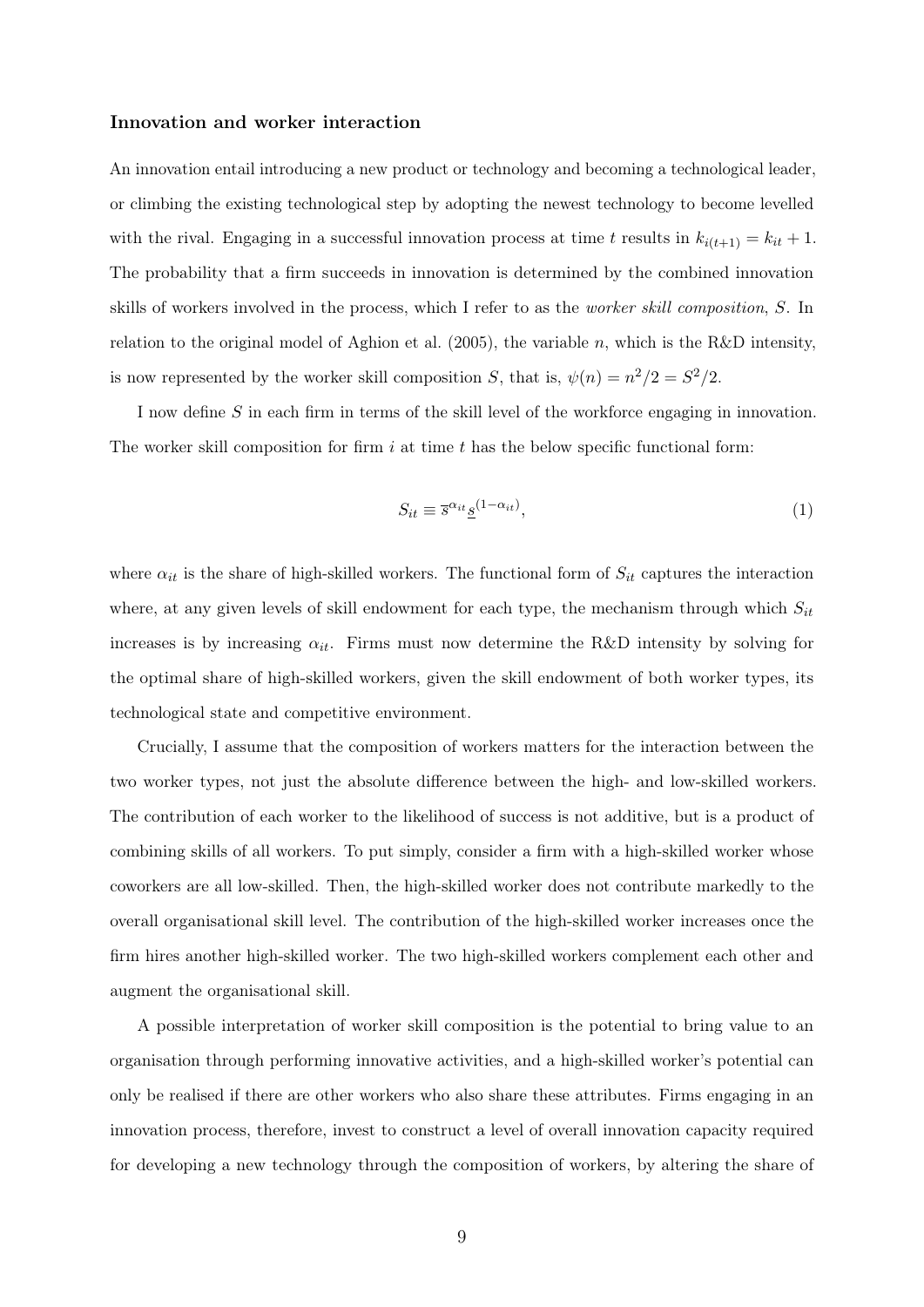high-skilled workers within the workforce.  $S_{it}$  then represents the "average" innovation skill level of a firm's workers, and signifies a measure of firm-level knowledge which embodies a type of complexity of knowledge flow in an organisational environment.

It may be argued that a firm with a larger headcount of high-skilled workers than a smaller firm has a higher "volume" of knowledge required for developing a new product, and therefore is more likely to succeed in innovation. In the current framework, however, I postulate that innovation requires all workers involved in the innovation process communicate the knowledge with each other to develop and implement the technology, and the extent of such knowledge diffusion depends on the relative "share" of each skill type to one another. This implies that regardless of the size of the total number of workers engaging in innovative activities, a firm chooses the relative share of each worker type to maximise the probability of success.

Naturally, the highest organisational level of innovation skills is achieved when all workers participating in an innovation process are of high-skill type, however given the assumptions that worker compensation reflects their contribution, and that the probability of success in innovation depends on the firm's technological state compared to its rival, this is not always optimal.

#### Technological progress

Firm *i*'s technology k at  $(t + 1)$  can be expressed generally as:

<span id="page-9-0"></span>
$$
k_{i(t+1)} = f(S_{it}).
$$
\n(2)

Figure [1](#page-10-0) summarises the transition between technological states and the corresponding probability of successful innovation. For each firm, I assume that the number of workers engaging in innovation is proportional to total output  $y_{it}$ , and is normalised to 1. In an unlevelled state, a leader firm spends R&D cost  $\psi_1(\overline{s}, \underline{s}, \alpha_1) = \frac{(\overline{s}^{\alpha_1} \underline{s}^{(1-\alpha_1)})^2}{2}$  $\frac{1}{2}$  and moves one technological step ahead, with success rate  $p_1 = \bar{s}^{\alpha_1} \underline{s}^{(1-\alpha_1)}$ . A follower firm can always successfully copy the leader's previous technology and move one step ahead without spending any R&D cost and maintain the one step gap. In other words, the success rate of copying does not depend on worker skill composition. Then,  $(\bar{s}^{\alpha-1} \underline{s}^{(1-\alpha-1)})^2$  $\frac{1-\alpha-1}{2}$  is the R&D cost of a follower firm innovating with success rate  $(\bar{s}^{\alpha-1}\underline{s}^{(1-\alpha-1)}+\underline{s})$ to draw level with its rival. The higher probability of success for a follower firm reflects the fact that there is more advanced technology that can be observed in the market, which I assume can be done by workers of any type. The  $s$  is analogous to the follower's hazard rate h in the original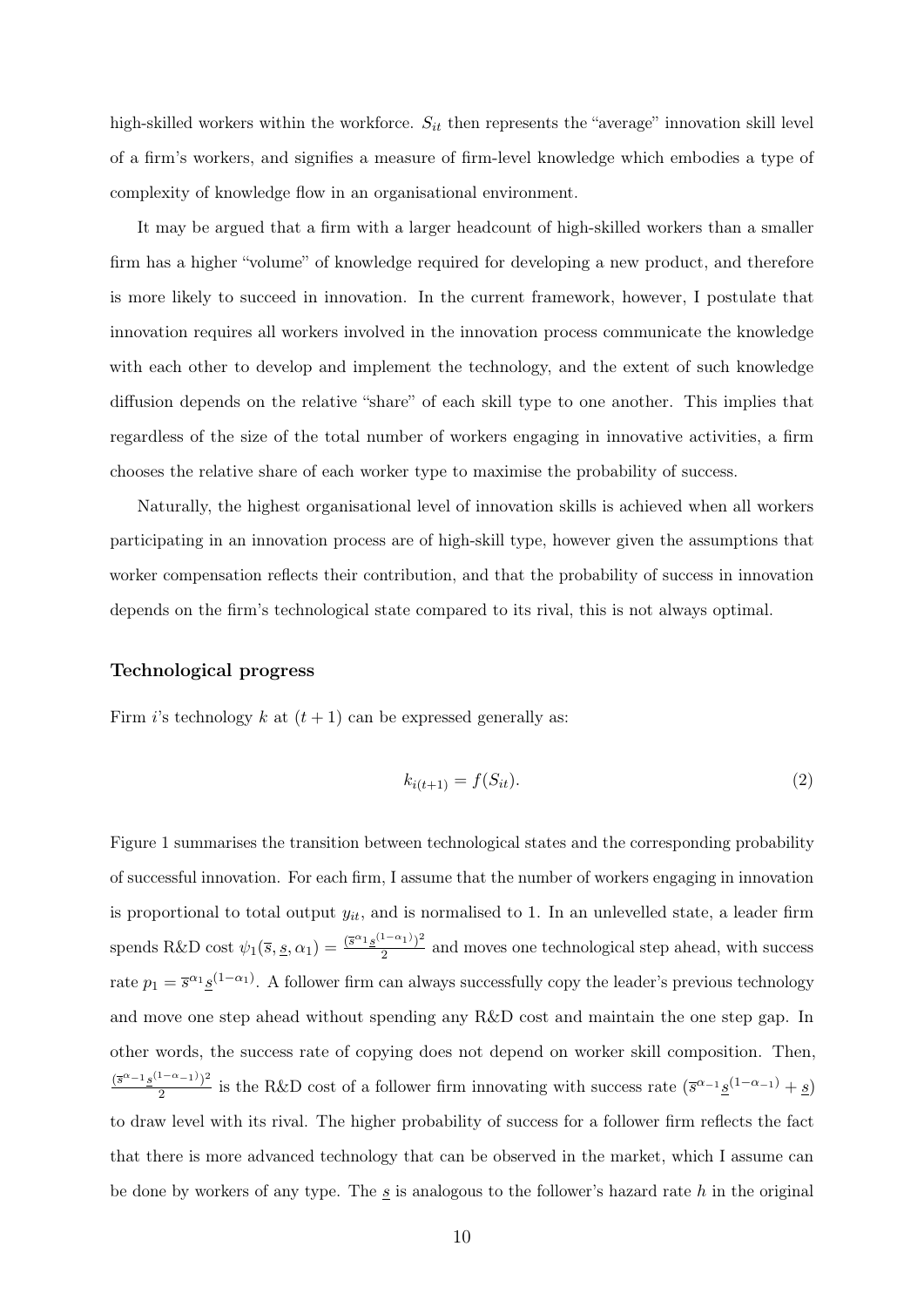<span id="page-10-0"></span>

Figure 1: Transition diagram of the stationary Markov process

model by Aghion et al. [\(2005\)](#page-18-1). I adopt the view that institutional protection such as intellectual property rights plays a role of making knowledge free to the public (Acemoglu, [2012\)](#page-18-17), and the extent of utilising this existing knowledge is dependent on low-skill endowment, which can be thought of as the absorptive capacity of low-skilled workers. The automatic catch-up assumption, however, implies that the leader does not benefit from further innovation, so in an unlevelled state,  $\alpha_1 \rightarrow 0$  as fewer innovative tasks requiring high skills are performed. In a levelled state, by spending the R&D cost  $\psi_0(\bar{s}, \underline{s}, a_0) = \frac{(\bar{s}^{\alpha_0} \underline{s}^{(1-\alpha_0)})^2}{2}$  $\frac{2}{2}$ , a neck-and-neck firm moves one technological step ahead with success rate  $p_0 = \overline{s}^{\alpha_0} \underline{s}^{(1-\alpha_0)}$ .

I model competition in the same way as Aghion et al. [\(2005\)](#page-18-1). The comparative statics of main interest are the signs of  $\frac{\partial \alpha}{\partial s}$ ,  $\frac{\partial \alpha}{\partial s}$  and  $\frac{\partial \alpha}{\partial \Delta}$ , that is, the effects of skill endowment and market competition on firms' share of high-skilled workers, which determines the success rate of innovation.

### 3.3 Equilibrium share of high-skilled workers

I describe the steady state equilibrium share of high-skilled workers by solving for a symmetric stationary Markov equilibrium.

<span id="page-10-1"></span>Proposition 1. The equilibrium share of high-skilled workers of each neck-and-neck firm is

$$
\alpha_0 = \frac{\ln\left(\sqrt{\underline{s}^2 + 2\Delta\pi_1} - \underline{s}\right) - \ln(\underline{s})}{\ln(\overline{s}) - \ln(\underline{s})},
$$

and the equilibrium share of high-skilled workers of a follower firm is

$$
\alpha_{-1} = \frac{\ln\left(\sqrt{\underline{s}^2 + (\sqrt{\underline{s}^2 + 2\Delta\pi_1} - \underline{s})^2 + 2\pi_1} - \sqrt{\underline{s}^2 + 2\Delta\pi_1}\right) - \ln(\underline{s})}{\ln(\overline{s}) - \ln(\underline{s})}.
$$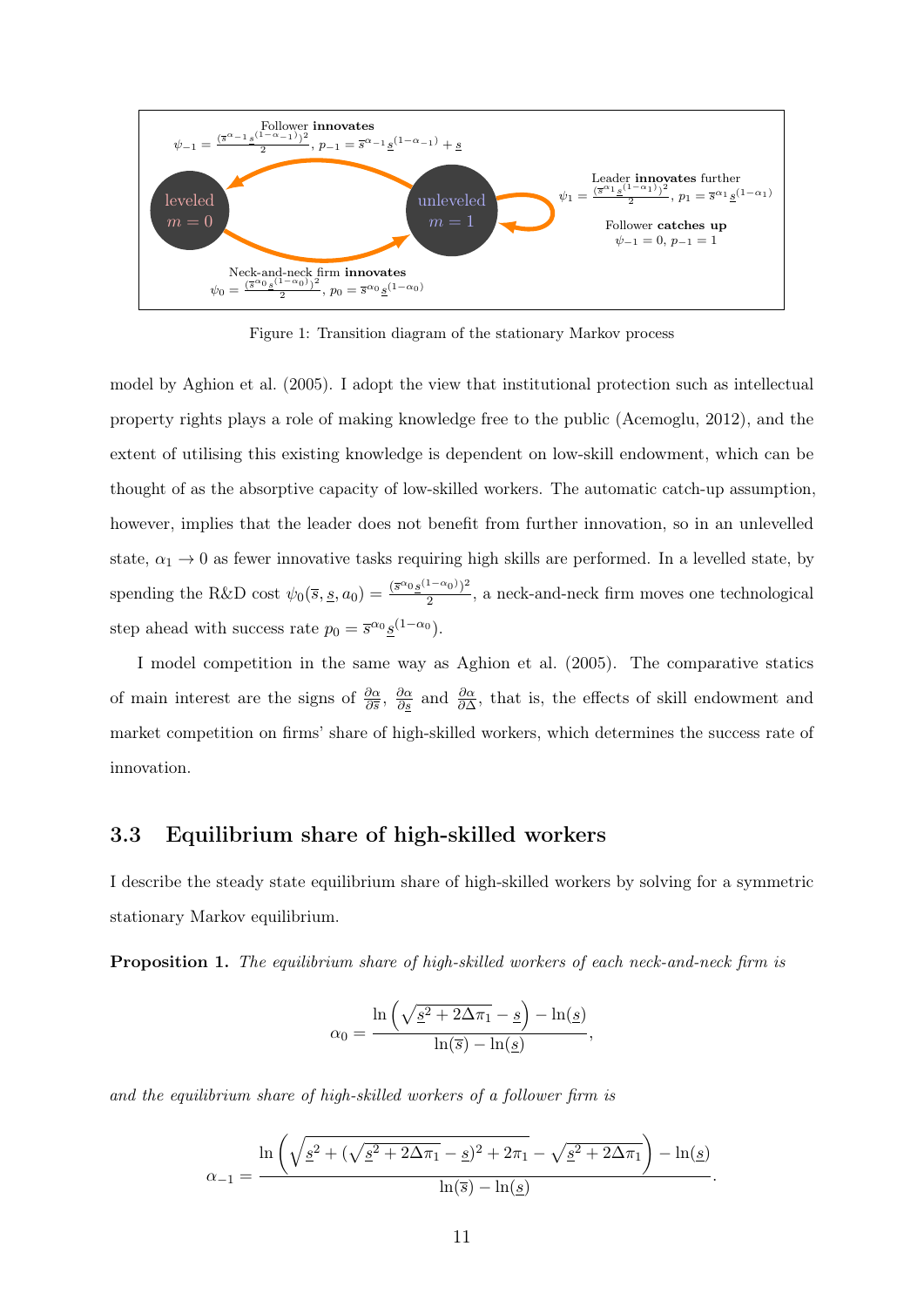Both  $\alpha_0$  and  $\alpha_{-1}$  decrease with higher skill endowment of each type. In particular,  $\alpha_0$  decreases with higher values of  $\underline{s}$  at a faster rate than  $\alpha_{-1}$ .

To understand these results, note that the equilibrium overall worker skill composition for each neck-and-neck  $(S_0)$  and follower  $(S_{-1})$  firm is a function of its ability to utilise knowledge spillover, which, by assumption, depends on the skill endowment of low-skilled workers  $s$ , and the potential postinnovation rents expressed in terms of competition and a leader's profits,  $\Delta \pi_1$ . The case when the high-skill endowment increases is intuitive. Given the product market competition and endowment of the low-skill type remain constant, an increase in the skill endowment of high-skilled workers implies that it now takes fewer high-skilled workers to achieve the same level of overall worker skill composition than before, therefore, the share of high-skilled workers decreases.

The interpretation of the result in which  $\alpha_0$  decreases in higher low-skill endowment,  $s$ , is less straightforward. Initially, an increase in low-skill endowment results in a decrease in high-skilled workers as low-skilled workers can now contribute more to the overall worker skill composition. In fact, an increase in the productivity of either type of workers implies that there can now be fewer high-skilled workers. However, importantly, an increase in low-skill endowment has further implications as there is now a higher probability that a rival firm benefits from the knowledge spillover, and in the case of a neck-and-neck firm, this acts as a disincentive to innovating and becoming a leader. Therefore, a greater low-skill endowment creates a further discouraging effect on a neck-and-neck firm's expected postinnovation rents, and innovation maybe slow in this case.

For a follower firm, the general effect of replacing an increase in productivity with fewer high-skilled workers (that is, lower  $\alpha_{-1}$ ) would take place, however, in contrast to a neck-and-neck firm, a larger  $s$  indicates a higher chance of catching up to become neck-and-neck with the rival. Therefore, a higher low-skill endowment implies that there are now fewer high-skilled workers needed to achieve the same level of worker skill composition, but also a higher probability of absorbing knowledge spillover from the current technological leader. This results in a smaller decrease in the share of high-skilled workers for a follower firm, compared to the effect of higher s on a neck-and-neck firm's share of high-skilled workers.

The effects of an increase in both skill types described above can be interpreted in the opposite direction, that is, lower endowment of either skill type increases the share of high-skilled workers in equilibrium. Furthermore, a lower  $s$  is more detrimental to a follower firm than a neck-and-neck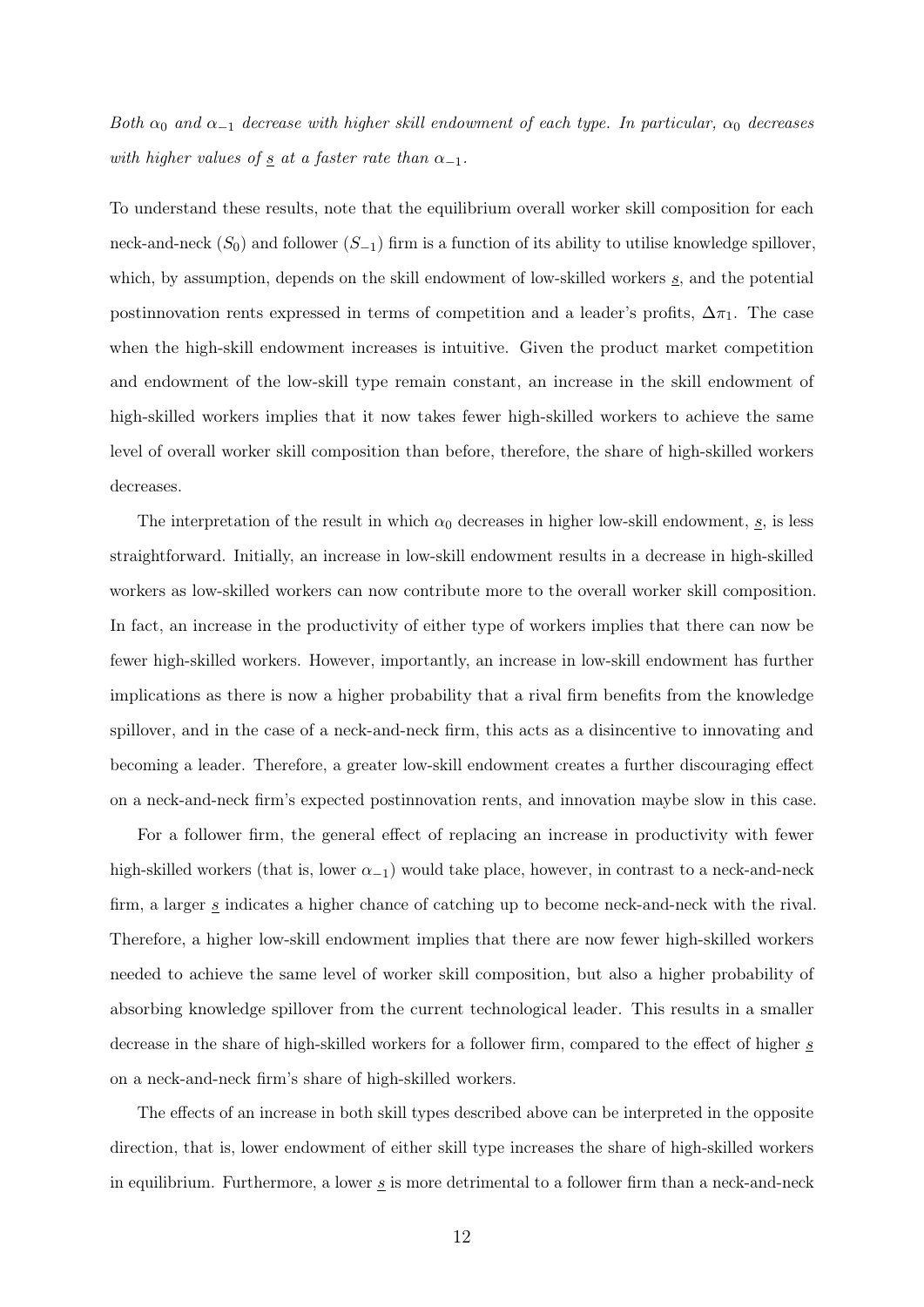firm, that is, the share of high-skilled workers increases at a faster rate for a follower firm than for a neck-and-neck firm, to compensate for the decline in the low-skilled workers' absorptive capacity. For clarity, define the difference between high- and low-skill endowment as the skill spread between workers. An increase in skill spread then refers to either: (i) an increase in  $\bar{s}$ , labelled as high-skill *driven*, or (ii) a decrease in  $\mathfrak{s}$ , labelled as the *low-skill driven* increase, expansion or widening in skill spread. The equilibrium share of high-skilled workers in each neck-and-neck and follower firm decreases with high-skill driven widening in skill spread, while it increases with low-skill driven widening in skill spread. In particular, in the latter case, a follower's equilibrium share of high-skilled workers increases at a faster rate than that of a neck-and-neck firm.

A firm's decision to increase the share of high-skilled workers thus depends on the skill endowment and essentially, on the competitive environment. I proceed to describe the effect of competition on the equilibrium share of high-skilled workers, and explain a firm's choice of skills in terms of competition and expected postinnovation rents. The results refer to the Schumpeterian and escape-competition effects described in the basic step-by-step innovation model in Section 3, and provide a reinterpretation of the relationship between competition and innovation suggested by Aghion et al. [\(2005\)](#page-18-1).

<span id="page-12-0"></span>**Proposition 2.** The equilibrium share of high-skilled workers for a neck-and-neck firm increases in product market competition, while for a follower firm, it decreases with higher product market competition.

The effect of competition on firms' worker skill composition depends on whether a market is in a levelled or unlevelled state. For a follower firm, the rents it may capture from becoming levelled with the leader reduce as competition increases. This translates to a decrease in the share of high-skilled workers, as there is less incentive to invest in R&D, which is the *Schumpeterian* effect. This results in a lower overall worker skill composition for a follower firm. In a levelled state, the escape-competition effect takes place, as the incremental value of becoming a technological leader increases with higher product market competition. Therefore, the share of high-skilled workers increases as neck-and-neck firms invest more in R&D.

Next, following Aghion et al. [\(2005\)](#page-18-1), I derive under which conditions the escape-competition and Schumpeterian effects of product market competition dominate. In the current framework, the pattern of aggregate worker skill composition follows that of aggregate innovation flow in the model by Aghion et al. [\(2005\)](#page-18-1). The share of high-skilled workers is a determining factor of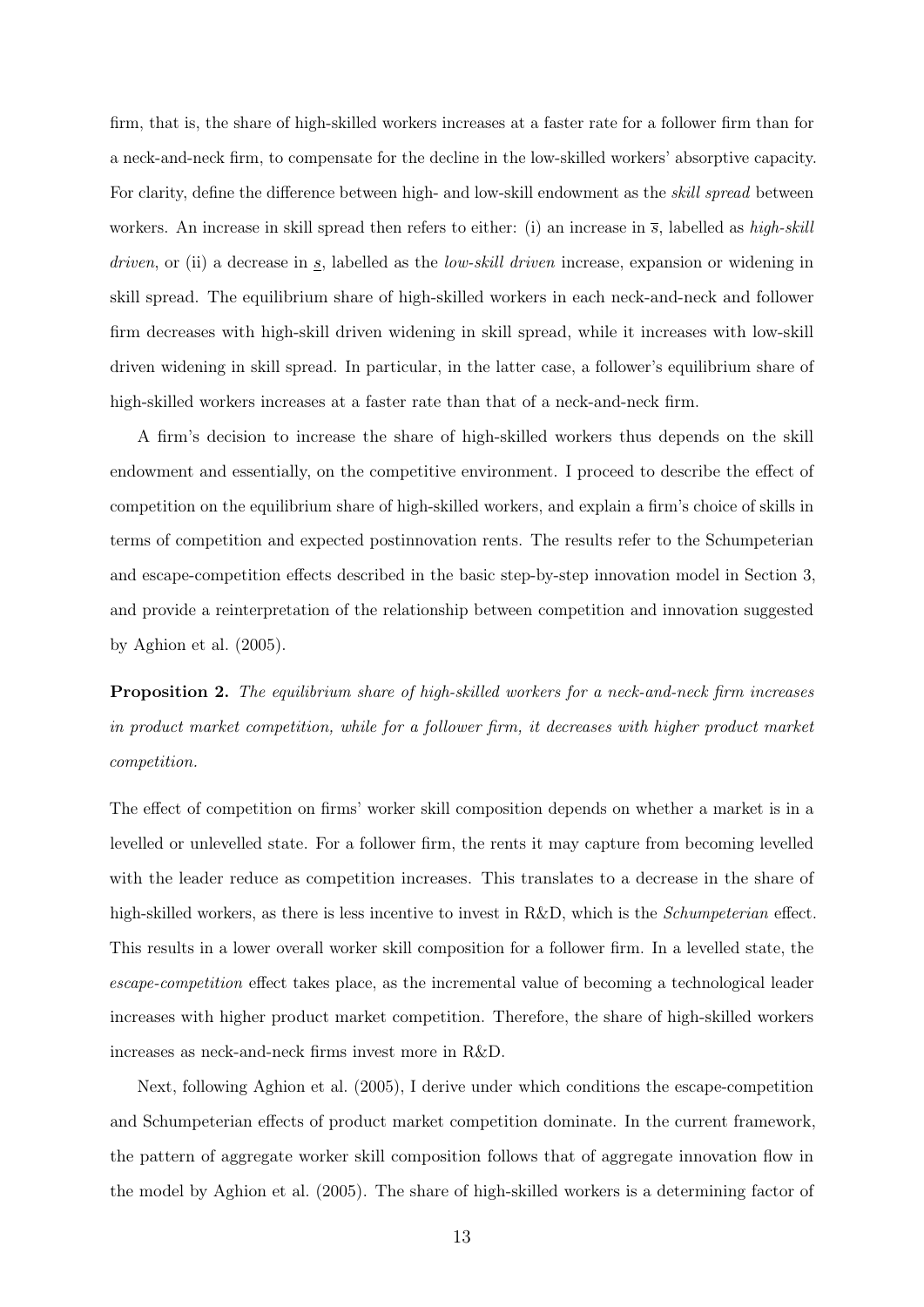innovation, hence the aggregate worker skill composition and innovation move in parallel. In other words, the larger the number of firms innovating, the greater the share of high-skilled workers, therefore the higher the firm innovative capacity represented by worker skill composition. The overall effect of competition on worker skill composition will depend on the fraction of levelled versus unlevelled sectors in the steady-state, which is dependent on equilibrium shares of high-skilled workers in both types of sectors. Let  $\mu_1$  ( $\mu_0$ ) denote the steady-state probability of a market being in an unlevelled (levelled) technological state. The steady-state probability that a market moves from being unlevelled to levelled is now a function of worker skill composition and can be expressed as  $\mu_1(\bar{s}^{\alpha-1} \underline{s}^{(1-\alpha-1)} + \underline{s})$ , and the steady-state probability that a market moves from being levelled to unlevelled is  $2\mu_0 \bar{s}^{a_0} \underline{s}^{(1-\alpha_0)}$ . In steady state, these two probabilities must be equal:

<span id="page-13-2"></span><span id="page-13-1"></span>
$$
\mu_1(\overline{s}^{\alpha_{-1}} \underline{s}^{(1-\alpha_{-1})} + \underline{s}) = 2\mu_0 \overline{s}^{a_0} \underline{s}^{(1-\alpha_0)}.
$$
\n(3)

As a market is either levelled or unlevelled,  $\mu_1 + \mu_0 = 1$ . Then, the aggregate level of worker skill composition, H, determined by the share of high-skilled workers,  $\alpha_m$ , is:

$$
H = 2\mu_0 \overline{s}^{\alpha_0} \underline{s}^{(1-\alpha_0)} + \mu_1 (\overline{s}^{\alpha_{-1}} \underline{s}^{(1-\alpha_{-1})} + \underline{s}) = 2\mu_1 (\overline{s}^{\alpha_{-1}} \underline{s}^{(1-\alpha_{-1})} + \underline{s})
$$
  
= 
$$
\frac{4\overline{s}^{\alpha_0} \underline{s}^{(1-\alpha_0)} (\overline{s}^{\alpha_{-1}} \underline{s}^{(1-\alpha_{-1})} + \underline{s})}{2\overline{s}^{\alpha_0} \underline{s}^{(1-\alpha_0)} + \overline{s}^{\alpha_{-1}} \underline{s}^{(1-\alpha_{-1})} + \underline{s}}.
$$
(4)

The next prediction is linked to the findings of Aghion et al. [\(2005\)](#page-18-1) on the aggregate innovation rate, and characterises worker skill composition as an extensive feature of innovation. From Proposition [2,](#page-12-0)  $\alpha_0$  is an increasing function of  $\Delta$ , and therefore  $\bar{s}^{\alpha_0} \underline{s}^{(1-\alpha_0)}$  is increasing in market competition. Hence, I use  $S_0 = \bar{s}^{\alpha_0} \underline{s}^{(1-\alpha_0)}$  as a proxy for product market competition. Given  $\frac{1}{2} \leq \Delta \leq 1$ ,  $S_0$  takes values on the interval  $[S_0^{\min} = (\sqrt{\underline{s}^2 + \pi_1} - \underline{s}), S_0^{\max} = (\sqrt{\underline{s}^2 + 2\pi_1} - \underline{s})],$ with  $S_0^{\text{min}}$  and  $S_0^{\text{max}}$  corresponding to the minimum competition where firms fully collude, and maximum competition with no collusion, respectively.

<span id="page-13-0"></span>**Proposition 3.** The aggregate worker skill composition  $v(S_0)$  follows an inverted-U pattern whenever the value  $\tilde{S}_0 = \sqrt{(\underline{s}^2 + 2\pi_1)/3}$  is interior to the interval  $[S_0^{min}, S_0^{max}]$ : it increases with competition  $S_0$  for all  $S_0 \in [S_0^{min}, \tilde{S}_0)$  and decreases for all  $S_0 \in (\tilde{S}_0, S_0^{max}]$ . If  $\tilde{S}_0 > S_0^{max}$ , then the aggregate worker skill composition increases with  $S_0$  for all  $S_0 \in [S_0^{min}, S_0^{max}]$  so that the escape-competition effect dominates. If  $\tilde{S}_0 < S_0^{min}$ , then the aggregate worker skill composition decreases with  $S_0$  for all  $S_0 \in [S_0^{min}, S_0^{max}]$  so that the Schumpeterian effect always dominates.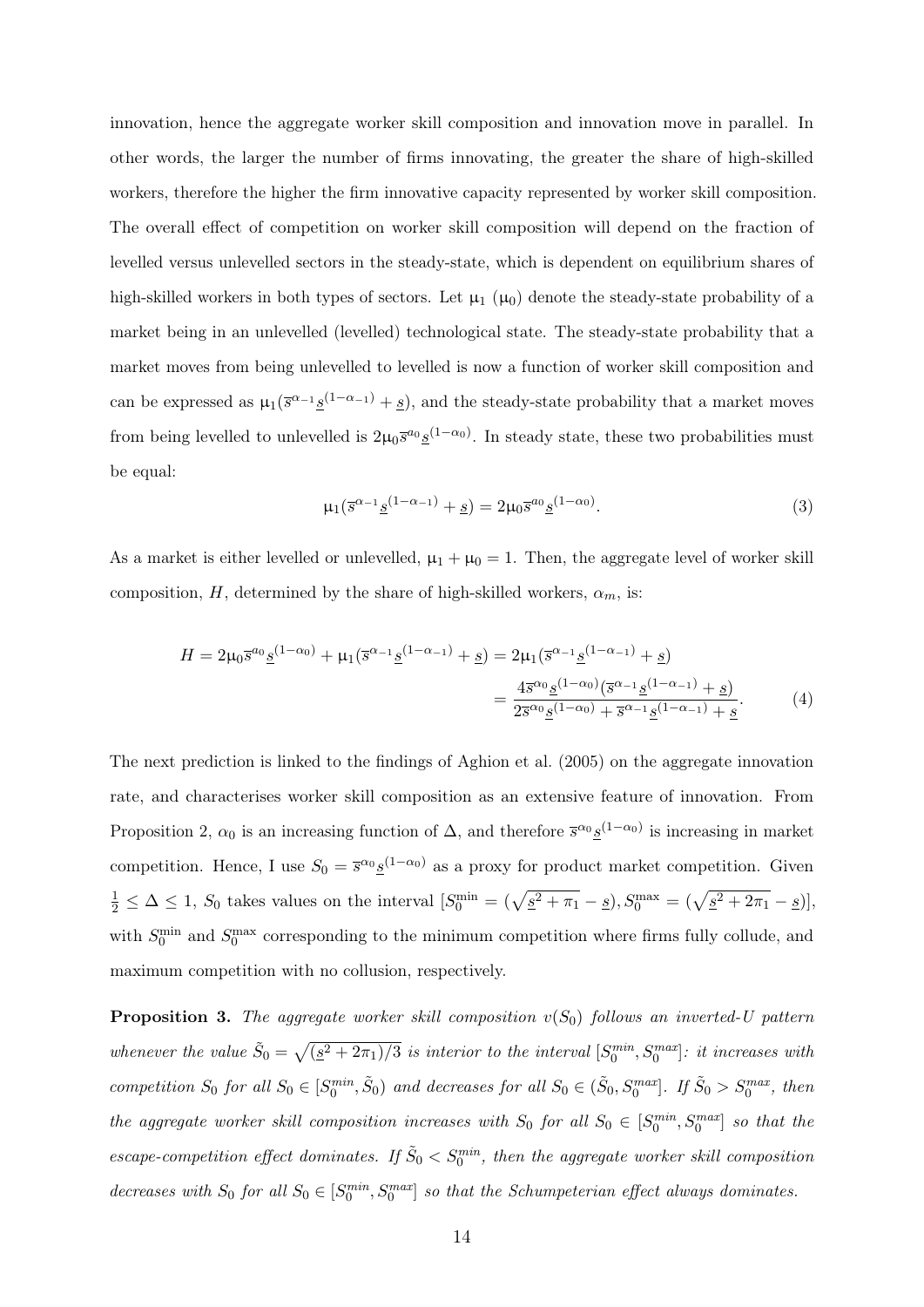The inverted-U shape of aggregate worker skill composition can be explained by the firms' incentives to innovate, which depend on product market competition and technological state of the industry. Consider an industry starting with a low level of competition. If firms are technologically neck-and-neck, both firms are generating a profit that is closer to a technological leader's profit, therefore they have no further incentive to innovate. In this case, increasing worker skill composition becomes superfluous, and it will be much slower for the industry to leave the levelled state. The aggregate worker skill composition in the industry will be highest if the industry were unlevelled as firms are more incentivised to innovate, and the unlevelled state will quickly become levelled, leading to a dominance of the *escape-competition* effect.

Conversely, consider an industry with a high level of competition initially. If firms are technologically neck-and-neck, the incremental profit from becoming a technological leader is much larger, therefore firms have higher incentives to increase the share of high-skilled workers in order to succeed in innovation. On the other hand, if the industry is in an unlevelled state, the follower has relatively low incentives to innovate, because the prospect of earning incremental profits even when it becomes a leader is relatively low, due to high competition. Thus the industry will be slow to leave the state, leading to a dominance of the *Schumpeterian* effect. In this case, an increase in competition will only lower the follower's incentives to innovate and the worker skill composition remains low, further prolonging the unlevelled state. Therefore, in the steady state, the higher the degree of competition, the smaller the fraction of neck-and-neck sectors on the whole.

### 3.4 Technological gap, skill spread and competition

The model further extends the predictions on the expected technological gap by Aghion et al. [\(2005\)](#page-18-1), who show that the expected technological gap is increasing in product market competition. Recall from Equation [\(2\)](#page-9-0) the technology is a function of worker skill composition. The technological gap between a leader and follower is therefore a function of the difference between the worker skill composition of the two firms.

#### <span id="page-14-0"></span>Proposition 4. The expected technological gap increases in low-skill driven skill spread.

As previously discussed in Proposition [2,](#page-12-0) if an industry is in a neck-and-neck state, the higher the product market competition, the higher the incentives to innovate, and therefore the higher the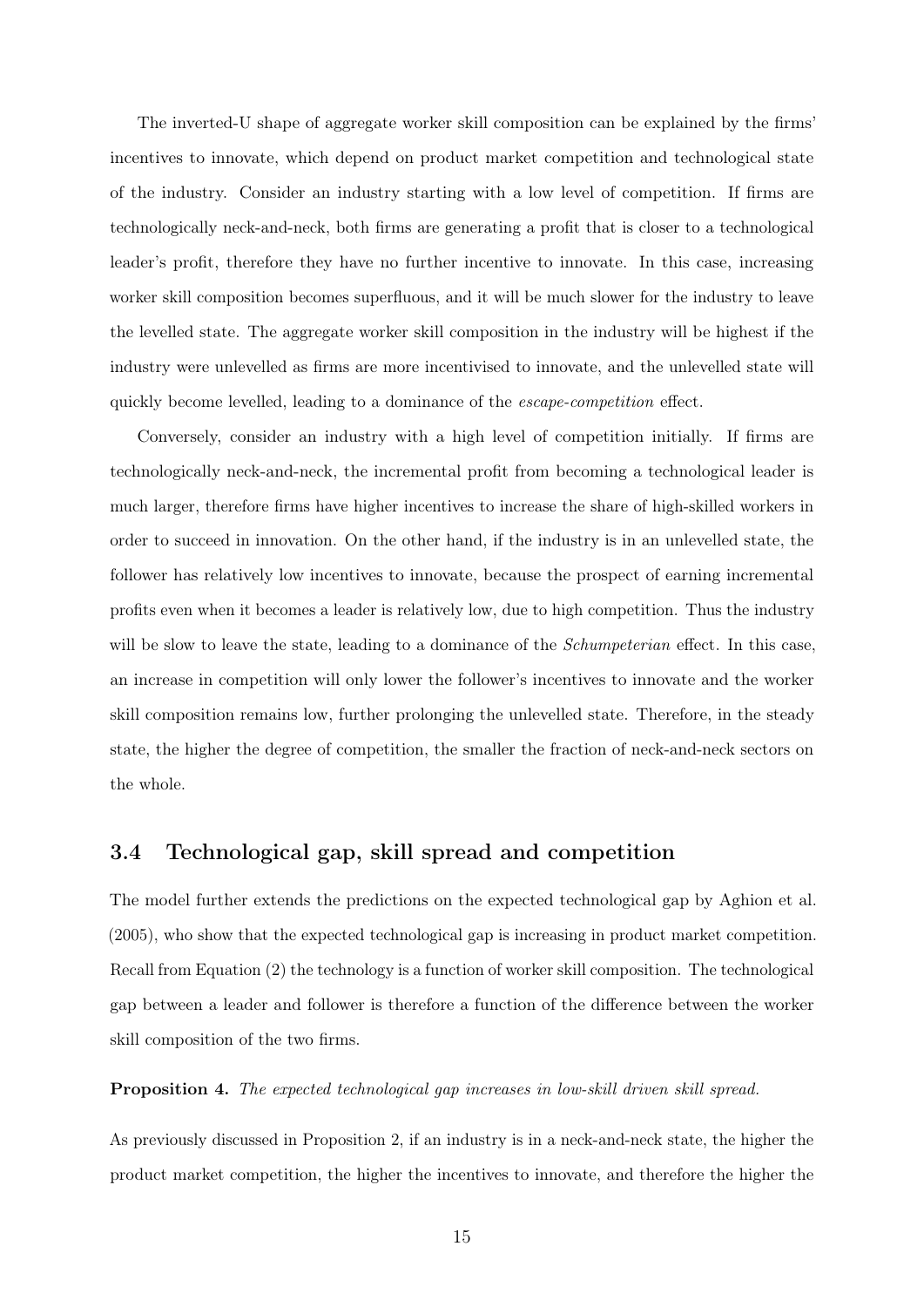share of high-skilled workers, and the industry will quickly become unlevelled again. If an industry is in an unlevelled state, the higher the product market competition, the lower the incentives to innovate, resulting in a prolonged unlevelled state. Moreover, compared to a neck-and-neck firm, the share of equilibrium high-skilled workers increases in low-skill driven skill spread at a faster rate to maximise the probability of success in innovation. This stems from the fact that, as the low-skilled workers' absorptive capacity decreases, more high-skilled workers are needed to make up for it, which further discourages innovation. This leads to the intuition is that industries with a wider skill spread driven by lower s will see a larger gap between worker skill composition over time, compared to industries with a higher level of s.

The next prediction formulates that there is a positive interaction between the *escape*competition effect and low-skill endowment on the aggregate worker skill composition in the industry. The intuition is that in industries with higher competition and a smaller skill spread driven by higher  $s$ , firms innovate more to capitalise on postinnovation rents, resulting in a steeper increase to the peak of the inverted U.

<span id="page-15-0"></span>Proposition 5. The peak of the inverted U is wider and occurs at a higher degree of competition, in more neck-and-neck industries with a smaller skill spread driven by higher  $\underline{s}$ . Let  $\Delta$  be the incremental profit at which  $S_0 = \tilde{S}_0 = \sqrt{(\underline{s}^2 + 2\pi_1)/3}$ . Both  $\tilde{\Delta}$  and  $v(\tilde{S}_0)$  are increasing in  $\underline{s}$ .

Suppose competition is high and firms are generating a low profit, and the skill spread in an industry is small, that is, low-skilled workers share many of the attributes of high-skilled workers. Firms are more likely to engage in innovation for two reasons: (i) the prospect of becoming a leader and winning over the market offsets the discouraging effect of a higher likelihood of the rival catching up, (ii) once a rival innovates, the follower can catch up quickly as it has a high absorptive capacity (high  $s$ ). The second point leads to the industry reverting quickly back to a levelled state even when a firm innovates, thus there will be more innovation occurring over time in this industry.

If the skill spread in an industry was large, the follower firm's probability of success in innovation decreases, requiring higher a R&D investment and reducing the expected postinnovation rents. Figure [2](#page-16-0) shows numerical examples in which  $\bar{s} = 0.3$ ,  $\underline{s} = \{0.04, 0.05\}$ ,  $\gamma = 1.02$ , and  $\pi_1 = 0.02$ . A neck-and-neck firm's profit is a fraction of a leader's profit, depending on the degree of competition.<sup>[1](#page-0-0)</sup> Initially, the aggregate worker skill composition increases with higher competition

<sup>&</sup>lt;sup>1</sup>Recall,  $\pi_0 = (1 - \Delta)\pi_i$ , where  $\frac{1}{2} \leq \Delta \leq 1$ .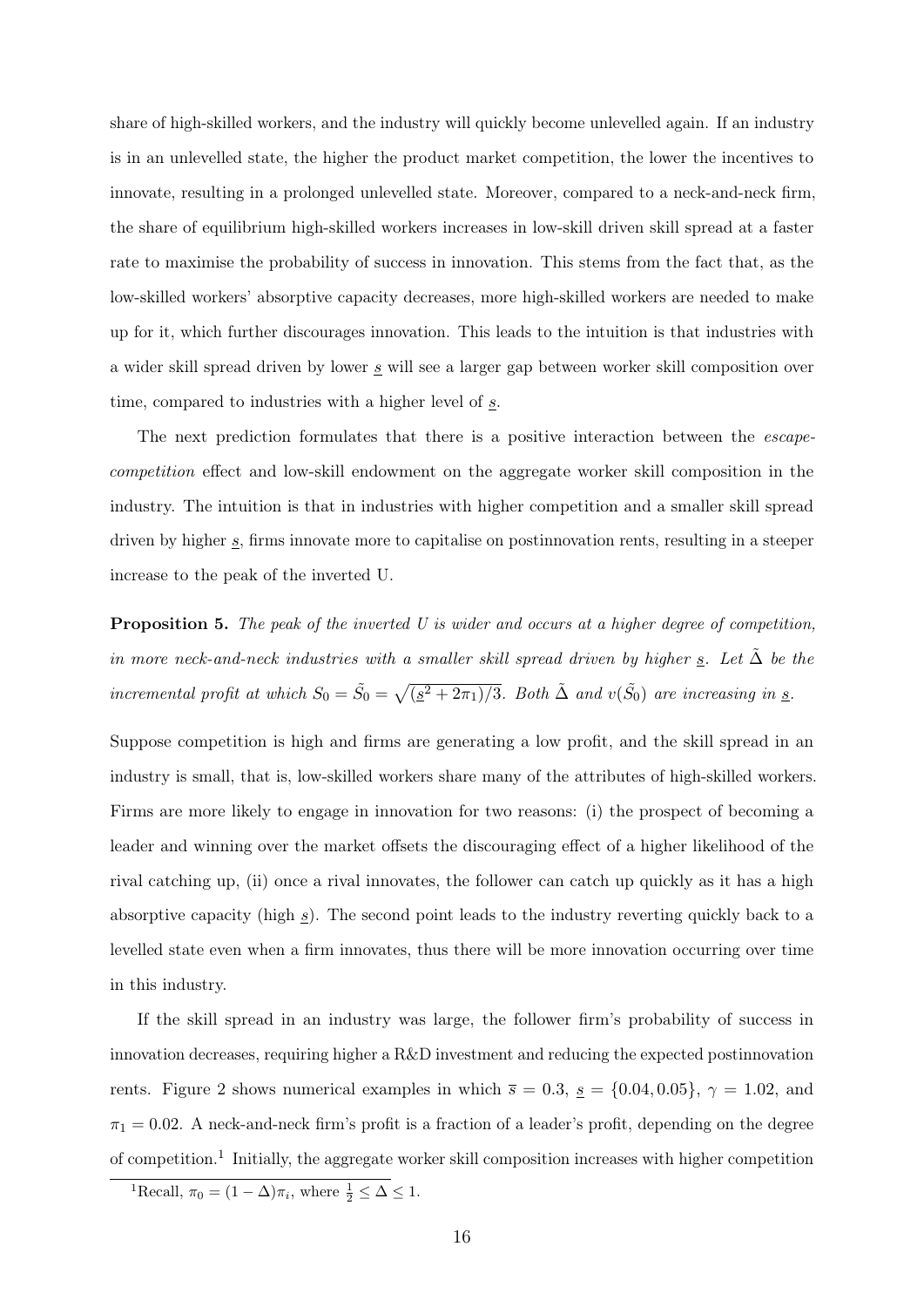<span id="page-16-0"></span>

Figure 2: The firm innovative capacity measured by worker skill composition is always higher with greater low-skill endowment. Moreover, the peak of the curve occurs at a higher degree of competition when the skill spread is smaller as a result of higher low-skill endowment.

as more firms innovate to escape competition, and postinnovation rents for a follower (profit level of neck-and-neck firm) are still sufficiently high to incentivise innovation. As competition increases further, the expected postinnovation rents for a follower decreases and eventually the aggregate worker skill composition decreases. As shown by the two curves, the effect of escape-competition is larger and occurs at higher degree of competition when the skill spread is smaller.

## 4 Conclusion

Workers in organisations often perform multiple tasks. Some of these tasks constitute day-to-day activities, while others might be ad hoc and focus on creating new products and processes when opportunities arise. Successful innovation requires an exhaustive understanding of the current business operations, and to build this knowledge, firms often allocate workers from different teams across the organisation to participate in innovative activities. In some small businesses, the entire workforce may be involved in both operational and innovative activities. In this study, I propose a formula to measure worker skill composition as an indicator of firm-level innovative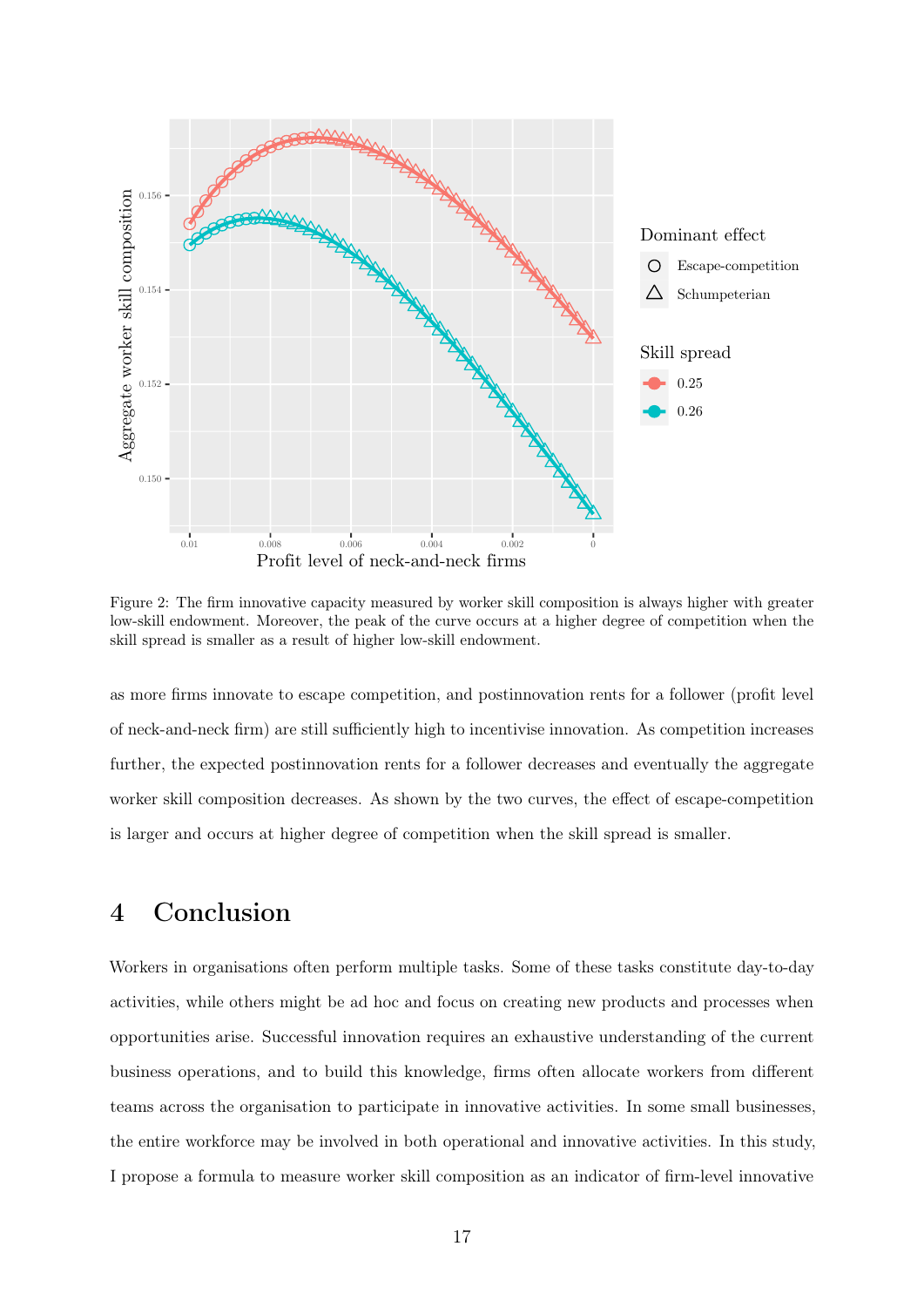capacity, taking into account the nature of the interaction between a diverse group of workers. I incorporate the concept of worker skill composition into a model of competition and innovation. Doing so, a firm's worker skill composition becomes an endogenous response to profit incentives and the skill-endowment of workers.

This study reveals new results on how firms might design their workforce in response to the competitive environment. First, the skill endowment of low-skilled workers matters more for a technological follower than the leader, because a follower firm is more likely to engage in innovation if low-skilled workers can absorb more knowledge spillovers. Second, the expected postinnovation rents driven by competition generate an inverted U-shape relationship between competition and worker skill composition. Third, related to the first point made, the technological gap in an industry decreases with smaller skill spread driven by low-skilled workers, as more firms innovate with higher low-skill endowment. Lastly, putting the previous points together, the worker skill composition is highest when competition is high and skill spread is small.

The framework developed in this paper provides an empirically testable model to investigate the above predictions. In particular, the model suggests that either a lack of or too much competition may lower demand for high-skilled workers. Linked employer-employee data from administrative data sources can be used to construct firm-level worker skill composition and obtain information related to firm innovation. Furthermore, the skill spread might vary by industries, and comparing the relationship between worker skill composition and competition in various settings is an interesting direction for future investigation.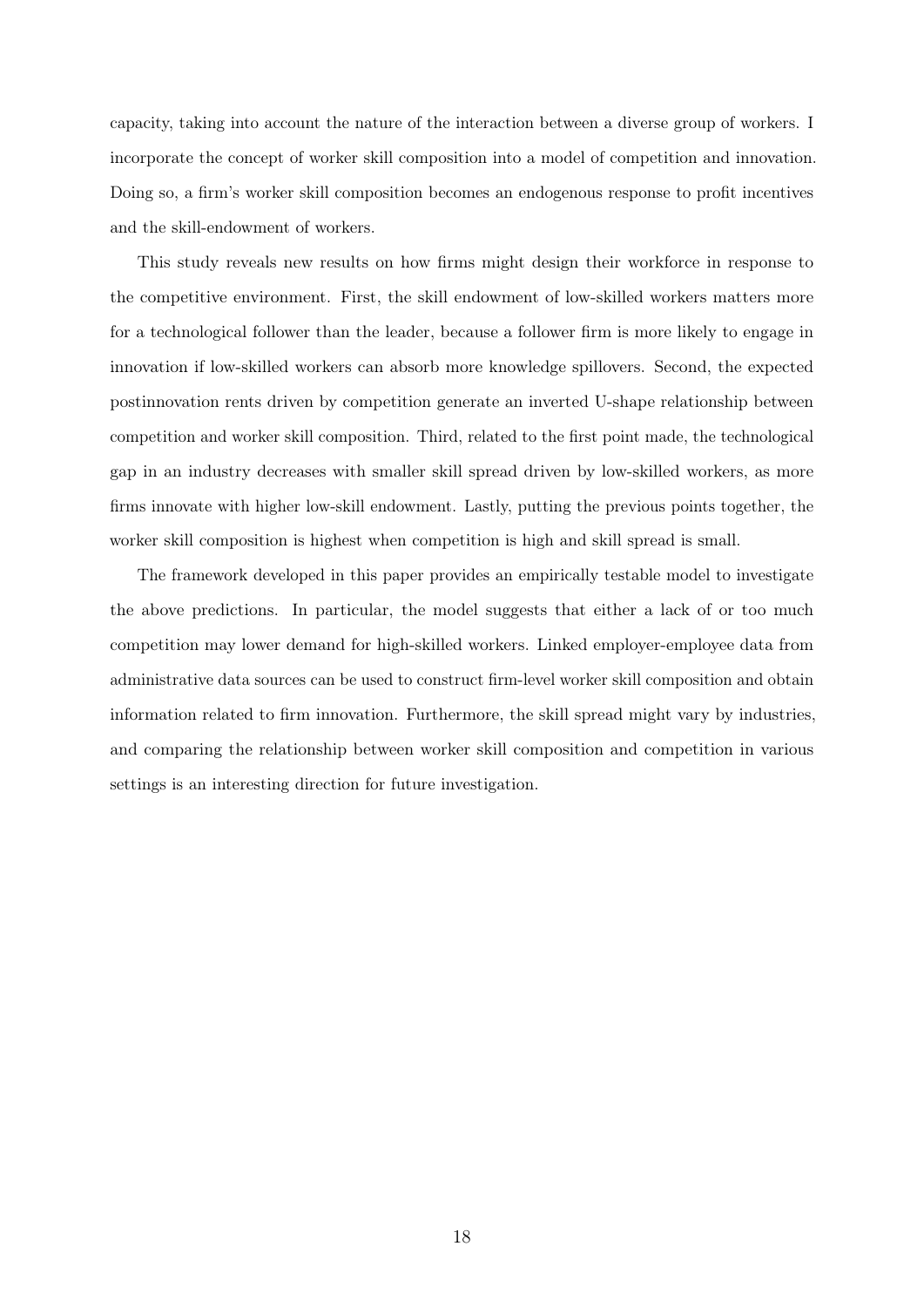## References

- <span id="page-18-7"></span>Acemoglu, D. (2002a). Directed Technical Change. The Review of Economic Studies, 69 (4), 781–809.<https://doi.org/10.1111/1467-937X.00226>
- <span id="page-18-8"></span>Acemoglu, D. (2002b). Technical Change, Inequality, and the Labor Market. Journal of Economic Literature,  $40(1)$ , 7-72.<https://doi.org/10.1257/0022051026976>
- <span id="page-18-17"></span>Acemoglu, D. (2012). Diversity and Technological Progress. In J. Lerner & S. Stern (Eds.), The Rate and Direction of Inventive Activity Revisited (pp. 319–360). University of Chicago Press.<https://doi.org/doi:10.7208/9780226473062-011>
- <span id="page-18-9"></span>Acemoglu, D., Aghion, P., & Zilibotti, F. (2006). Distance to Frontier, Selection, and Economic Growth. Journal of the European Economic Association,  $\lambda(1)$ , 37–74. <https://doi.org/10.1162/jeea.2006.4.1.37>
- <span id="page-18-10"></span>Acemoglu, D., & Autor, D. (2011). Skills, Tasks and Technologies: Implications for Employment and Earnings. Handbook of Labor Economics (pp. 1043–1171). Elsevier.
- <span id="page-18-11"></span>Acemoglu, D., Gancia, G., & Zilibotti, F. (2012). Competing Engines of Growth: Innovation and Standardization. Journal of Economic Theory,  $147(2)$ , 570–601.e3. [https:](https://doi.org/https://doi.org/10.1016/j.jet.2010.09.001) [//doi.org/https://doi.org/10.1016/j.jet.2010.09.001](https://doi.org/https://doi.org/10.1016/j.jet.2010.09.001)
- <span id="page-18-1"></span>Aghion, P., Bloom, N., Blundell, R., Griffith, R., & Howitt, P. (2005). Competition and Innovation: an Inverted-U Relationship. The Quarterly Journal of Economics,  $120(2)$ , 701–728.<https://doi.org/10.1093/qje/120.2.701>
- <span id="page-18-0"></span>Aghion, P., Harris, C., Howitt, P., & Vickers, J. (2001). Competition, Imitation and Growth with Step-by-Step Innovation. The Review of Economic Studies, 68(3), 467-492. <http://www.jstor.org/stable/2695893>
- <span id="page-18-5"></span>Aghion, P., Harris, C., & Vickers, J. (1997). Competition and Growth with Step-By-Step Innovation: An Example. European Economic Review, 41 (3), 771–782. [https:](https://doi.org/https://doi.org/10.1016/S0014-2921(97)00036-6) [//doi.org/https://doi.org/10.1016/S0014-2921\(97\)00036-6](https://doi.org/https://doi.org/10.1016/S0014-2921(97)00036-6)
- <span id="page-18-4"></span>Aghion, P., & Howitt, P. (1998). Endogenous Growth Theory. MIT Press.
- <span id="page-18-14"></span>Aghion, P., Jaravel, X., Cohen, W. M., & Levinthal, D. A. (2015). Knowledge Spillovers, Innovation and Growth. The Economic Journal, 125 (583), 533–573. [http://www.](http://www.jstor.org/stable/24737124) [jstor.org/stable/24737124](http://www.jstor.org/stable/24737124)
- <span id="page-18-6"></span>Aghion, P., & Tirole, J. (1994). Opening the Black Box of Innovation. European Economic Review,  $38(3)$ ,  $701-710$ . [https://doi.org/10.1016/0014-2921\(94\)90105-8](https://doi.org/10.1016/0014-2921(94)90105-8)
- <span id="page-18-12"></span>Cohen, W. M., & Levinthal, D. A. (1989). Innovation and Learning: The Two Faces of R&D. The Economic Journal, 99 (397), 569–596.<https://doi.org/10.2307/2233763>
- <span id="page-18-13"></span>Cohen, W. M., & Levinthal, D. A. (1990). Absorptive Capacity: A New Perspective on Learning and Innovation. Administrative Science Quarterly, 35 (1), 128–152. <http://www.jstor.org/stable/2393553>
- <span id="page-18-16"></span>Crémer, J. (1993). Corporate Culture and Shared Knowledge. Industrial and Corporate  $Change, \, 2(3), \, 351-386. \, \mathrm{https://doi.org/10.1093/ice/2.3.351}$
- <span id="page-18-2"></span>Grossman, G. M., & Helpman, E. (1991a). Innovation and Growth in the Global Economy. MIT Press.
- <span id="page-18-3"></span>Grossman, G. M., & Helpman, E. (1991b). Quality Ladders in the Theory of Growth. The Review of Economic Studies,  $58(1)$ ,  $43-61$ .<http://www.jstor.org/stable/2298044>
- <span id="page-18-18"></span>Hong, L., & Page, S. E. (2001). Problem Solving by Heterogeneous Agents. Journal of Economic Theory, 97(1), 123–163. [https://doi.org/https://doi.org/10.1006/jeth.](https://doi.org/https://doi.org/10.1006/jeth.2000.2709) [2000.2709](https://doi.org/https://doi.org/10.1006/jeth.2000.2709)
- <span id="page-18-15"></span>Li, H. (2016). Developing Shared Knowledge in Growing Firms. The Journal of Law, Economics, and Organization,  $33(2)$ ,  $332-376$ .<https://doi.org/10.1093/jleo/eww016>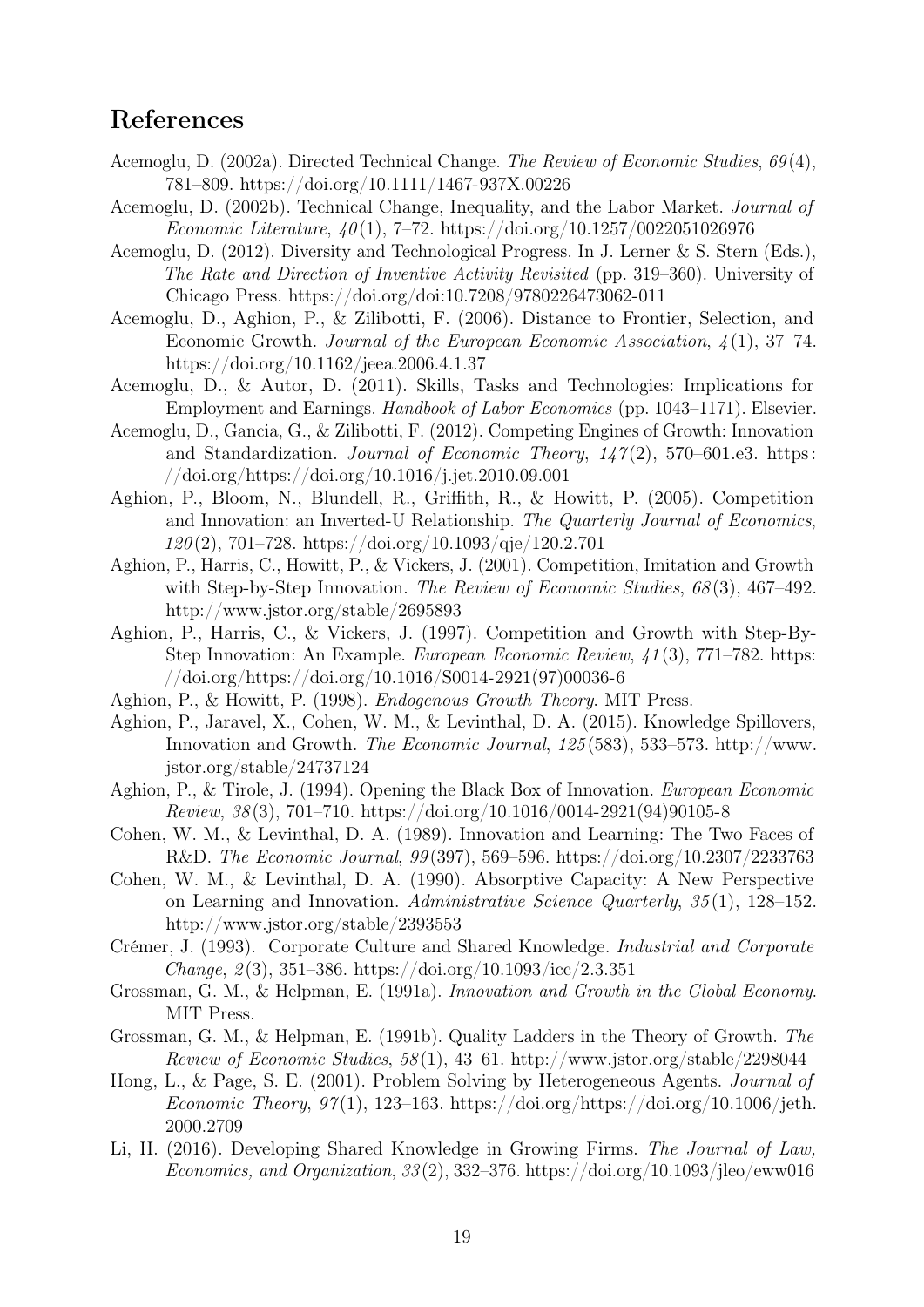- <span id="page-19-0"></span>Nelson, R. R., & Phelps, E. S. (1966). Investment in Humans, Technological Diffusion, and Economic Growth. The American Economic Review,  $56(1/2)$ , 69–75. [http:](http://www.jstor.org/stable/1821269) [//www.jstor.org/stable/1821269](http://www.jstor.org/stable/1821269)
- <span id="page-19-2"></span>Teece, D. J. (2007). Explicating Dynamic Capabilities: the Nature and Microfoundations of (Sustainable) Enterprise Performance. Strategic Management Journal, 28 (13), 1319– 1350.<https://doi.org/https://doi-org.ezproxy.auckland.ac.nz/10.1002/smj.640>
- <span id="page-19-3"></span>Teece, D. J. (2010). Chapter 16 - Technological Innovation and the Theory of the Firm: The Role of Enterprise-Level Knowledge, Complementarities, and (Dynamic) Capabilities. In B. H. Hall & N. Rosenberg (Eds.), Handbook of The Economics of Innovation, Vol. 1 (pp. 679–730). North-Holland. [https://doi.org/10.1016/S0169-](https://doi.org/10.1016/S0169-7218(10)01016-6) [7218\(10\)01016-6](https://doi.org/10.1016/S0169-7218(10)01016-6)
- <span id="page-19-4"></span>Teece, D. J. (2016). Dynamic Capabilities and Entrepreneurial Management in Large Organizations: Toward a Theory of the (Entrepreneurial) Firm. European Economic Review, 86, 202–216.<https://doi.org/10.1016/j.euroecorev.2015.11.006>
- <span id="page-19-1"></span>Teece, D. J., Pisano, G., & Shuen, A. (1997). Dynamic Capabilities and Strategic Management. Strategic Management Journal, 18 (7), 509–533. [https://doi.org/https:](https://doi.org/https://doi-org.ezproxy.auckland.ac.nz/10.1002/(SICI)1097-0266(199708)18:7<509::AID-SMJ882>3.0.CO;2-Z) [//doi-org.ezproxy.auckland.ac.nz/10.1002/\(SICI\)1097-0266\(199708\)18:7<509::](https://doi.org/https://doi-org.ezproxy.auckland.ac.nz/10.1002/(SICI)1097-0266(199708)18:7<509::AID-SMJ882>3.0.CO;2-Z) [AID-SMJ882>3.0.CO;2-Z](https://doi.org/https://doi-org.ezproxy.auckland.ac.nz/10.1002/(SICI)1097-0266(199708)18:7<509::AID-SMJ882>3.0.CO;2-Z)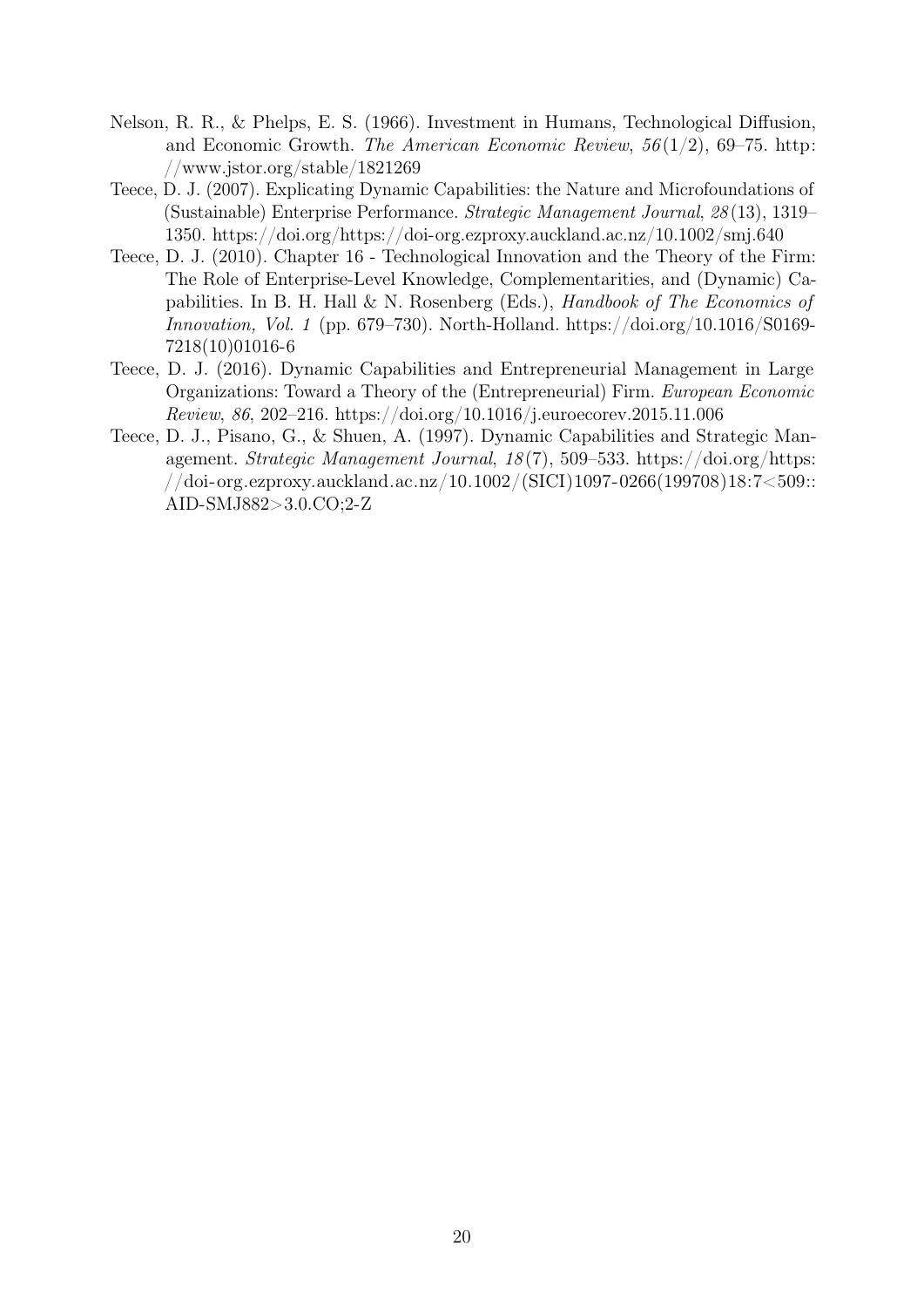## A Appendix

#### A.1 Proof of Proposition [1](#page-10-1)

I use Bellman equations to solve for the equilibrium values of the variable of interest, which is the share of high-skilled workers of neck-and-neck and follower firms,  $\alpha_0$  and  $\alpha_{-1}$ . Let  $V_m$  denote the steady state value of currently being at state  $m \in \{-1,0,1\}$ , that is, the technological gap of two firms in the market, and let  $r$  denote the rate of time discount. The Bellman equations are:

$$
rV_1 = \pi_1 + (\overline{s}^{\alpha_{-1}} \underline{s}^{(1-\alpha_{-1})} + \underline{s})(V_0 - V_1),
$$
\n(A.1)

$$
rV_{-1} = \pi_{-1} + (\overline{s}^{\alpha - 1} \underline{s}^{(1 - \alpha_{-1})} + \underline{s})(V_0 - V_{-1}) - \frac{(\overline{s}^{\alpha - 1} \underline{s}^{(1 - \alpha_{-1})})^2}{2},\tag{A.2}
$$

$$
rV_0 = \pi_0 + (\overline{s}^{\hat{\alpha}_0} \underline{s}^{(1-\hat{\alpha}_0)})(V_1 - V_0) - (\overline{s}^{\alpha_0} \underline{s}^{(1-\alpha_0)})(V_0 - V_{-1}) - \frac{(\overline{s}^{\alpha_0} \underline{s}^{(1-\alpha_0)})^2}{2}.
$$
 (A.3)

Equation [\(A.1\)](#page-20-0) shows that the expected payoff of currently being a technological leader in a market equals the current profit flow  $\pi_1$ , minus the expected loss  $(\bar{s}^{\alpha-1}\underline{s}^{(1-\alpha-1)}+\underline{s})(V_1-V_0)$  from having the follower firm catch up by one step to become level with the leader. Equation [\(A.2\)](#page-20-1) shows the expected payoff of currently being a follower is equal to the current profit flow  $\pi_{-1}$ plus the expected gains in profit  $(\bar{s}^{\alpha-1}\underline{s}^{(1-\alpha-1)} + \underline{s})(V_0 - V_{-1})$  from catching up to level with the leader minus the R&D cost  $\frac{(\bar{s}^{\alpha-1} \underline{s}^{(1-\alpha-1)})^2}{2}$  $\frac{(-1)^{n-1}}{2}$ . In equation [\(A.3\)](#page-20-2),  $\hat{\alpha_0}$  denotes the share of high-skilled workers of the other firm. The Bellman equation shows that in a levelled state, the probability of innovating is lower by  $s$  as there is no advanced technology that firms can observe. I consider a symmetric Nash equilibrium, in which both firms have the same share of high-skilled workers, that is,

<span id="page-20-2"></span><span id="page-20-1"></span><span id="page-20-0"></span>
$$
\hat{\alpha_0} = \alpha_0.
$$

Each firm chooses its worker skill composition to maximise the current expected payoff. This gives the first-order conditions:

$$
\overline{s}^{\alpha_{-1}} \underline{s}^{(1-\alpha_{-1})} = V_0 - V_{-1},\tag{A.4}
$$

<span id="page-20-4"></span><span id="page-20-3"></span>
$$
\overline{s}^{\alpha_0} \underline{s}^{(1-\alpha_0)} = V_1 - V_0. \tag{A.5}
$$

Substituting the first-order conditions into the Bellman equations and eliminating the Vs give the following recursive system of reduced form equations:

$$
\frac{(\overline{s}^{\alpha_0} \underline{s}^{(1-\alpha_0)})^2}{2} + (r+\underline{s}) \overline{s}^{\alpha_0} \underline{s}^{(1-\alpha_0)} - (\pi_1 - \pi_0) = 0, \tag{A.6}
$$

$$
\frac{(\overline{s}^{\alpha_{-1}}\underline{s}^{(1-\alpha_{-1})})^2}{2} + \left(r + \underline{s} + \overline{s}^{\alpha_0}\underline{s}^{(1-\alpha_0)}\right)\overline{s}^{\alpha_{-1}}\underline{s}^{(1-\alpha_{-1})} - \pi_0 - \frac{(\overline{s}^{\alpha_0}\underline{s}^{(1-\alpha_0)})^2}{2} = 0.
$$
 (A.7)

The solution for  $\alpha_0$  from equation [\(A.6\)](#page-20-3) is used to solve the equation [\(A.7\)](#page-20-4). For the case where the rate of time discount  $r = 0$  and using the relationship  $\pi_0 = (1-\Delta)\pi_1$ , the share of high-skilled workers can be expressed in terms of product market competition,  $\Delta$ , and the skill level of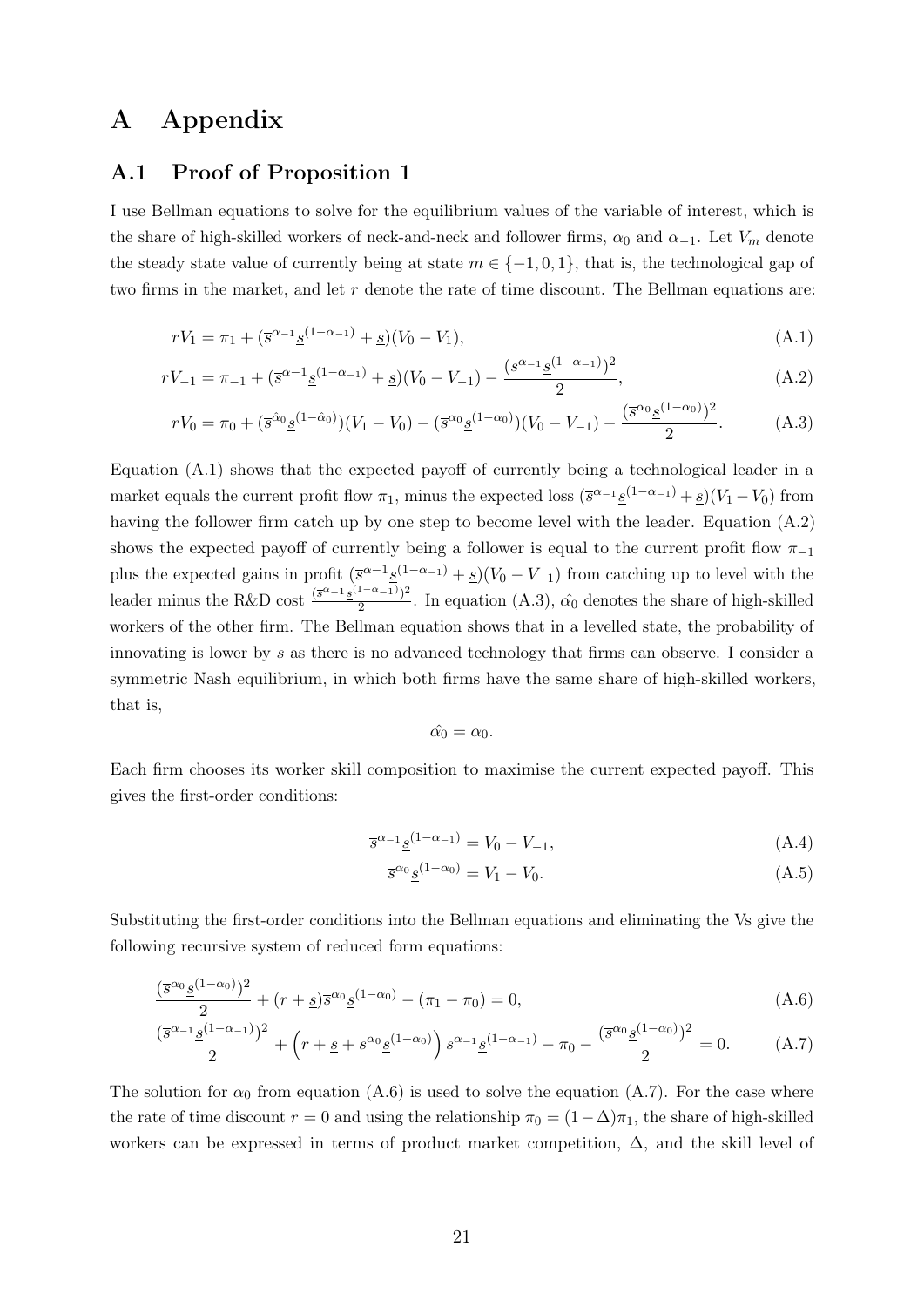workers<sup>[2](#page-0-0)</sup>:

$$
S_0 = \overline{s}^{\alpha_0} \underline{s}^{(1-\alpha_0)} = -\underline{s} + \sqrt{\underline{s}^2 + 2\Delta\pi_1}
$$
\n(A.8)

$$
\alpha_0 = \frac{\ln(\sqrt{s^2 + 2\Delta\pi_1} - s) - \ln(s)}{\ln(\bar{s}) - \ln(s)},
$$
\n(A.9)

$$
S_{-1} = \overline{s}^{\alpha_{-1}} \underline{s}^{(1-\alpha_{-1})} = -\sqrt{\underline{s}^2 + 2\Delta\pi_1} + \sqrt{\underline{s}^2 + (\sqrt{\underline{s}^2 + 2\Delta\pi_1} - \underline{s})^2 + 2\pi_1}
$$
(A.10)

$$
\alpha_{-1} = \frac{\ln\left(\sqrt{\underline{s}^2 + (\sqrt{\underline{s}^2 + 2\Delta\pi_1} - \underline{s})^2 + 2\pi_1} - \sqrt{\underline{s}^2 + 2\Delta\pi_1}\right) - \ln(\underline{s})}{\ln(\overline{s}) - \ln(\underline{s})}.
$$
(A.11)

Differentiating equation [\(A.9\)](#page-21-0) with respect to  $\bar{s}$ , the equilibrium share of high-skilled workers for a neck-and-neck firm decreases in high-skill endowment:

<span id="page-21-3"></span><span id="page-21-2"></span><span id="page-21-1"></span><span id="page-21-0"></span>
$$
\frac{\partial \alpha_0}{\partial \overline{s}} = -\frac{\alpha_0}{\overline{s} \left[ \ln \left( \overline{s} \right) - \ln \left( \underline{s} \right) \right]} < 0.
$$

Similarly, differentiating equation [\(A.9\)](#page-21-0) with respect to  $s$ ,  $\alpha_0$  decreases in low-skill endowment:

$$
\frac{\partial \alpha_0}{\partial \underline{s}} = \frac{1}{\underline{s}[\ln(\overline{s}) - \ln(\underline{s})]} \left[ \alpha_0 - \frac{\underline{s}}{S_0 + \underline{s}} - 1 \right] \in (-1, 0),
$$

since<sup>[3](#page-0-0)</sup>

$$
\underline{s} < \sqrt{\underline{s}^2 + 2\Delta\pi_1}
$$

and  $0 \leq \alpha_0 \leq 1$ .

For a follower firm, the equilibrium share of high-skilled workers  $\alpha_{-1}$  decreases in high-skill endowment  $\overline{s}$ :

$$
\frac{\partial \alpha_{-1}}{\partial \overline{s}} = -\frac{\alpha_{-1}}{\overline{s} \left[ \ln \left( \overline{s} \right) - \ln \left( \underline{s} \right) \right]} < 0.
$$

 $\alpha_{-1}$  is decreasing in <u>s</u> at a slower rate than  $\alpha_0$ :

$$
\frac{\partial \alpha_{-1}}{\partial \overline{s}} = \frac{1}{\underline{s}[\ln(\overline{s}) - \ln(\underline{s})]} \left\{ \alpha_{-1} + \frac{\underline{s}}{S_{-1}} \cdot \right\}
$$

$$
\left[ \frac{\underline{s}}{\sqrt{\underline{s}^2 + S_0^2 + 2\pi_1}} - 1 + \left( \frac{S_0}{\sqrt{\underline{s}^2 + S_0^2 + 2\pi_1}} - 1 \right) \frac{\partial S_0}{\partial \underline{s}} \right] - 1 \right\} \in (-1, 0),
$$

since

$$
-\frac{s}{S_0+s} < \frac{s}{S_{-1}} \left[ \frac{s}{\sqrt{s^2+S_0^2+2\pi_1}} -1 + \left( \frac{S_0}{\sqrt{s^2+S_0^2+2\pi_1}} -1 \right) \frac{\partial S_0}{\partial s} \right].
$$

<sup>2</sup>As  $\alpha_0$  takes values on the interval [0, 1] and  $\frac{1}{2} \leq \Delta \leq 1$ , equation [\(A.9\)](#page-21-0) requires that the restriction  $\pi_1 \leq \frac{\overline{s}(\overline{s}+2\underline{s})}{2}$  $\frac{+2s}{2}$  is imposed. This also satisfies the conditions required to avoid undefined values of equation  $(A.11).$  $(A.11).$ 

<sup>3</sup>From equation [\(A.8\)](#page-21-2),

$$
\frac{\partial S_0}{\partial \underline{s}} = \frac{\underline{s}}{\sqrt{\underline{s}^2 + 2\Delta \pi_1}} - 1 = -\frac{S_0}{S_0 + \underline{s}} \in (-1, 0).
$$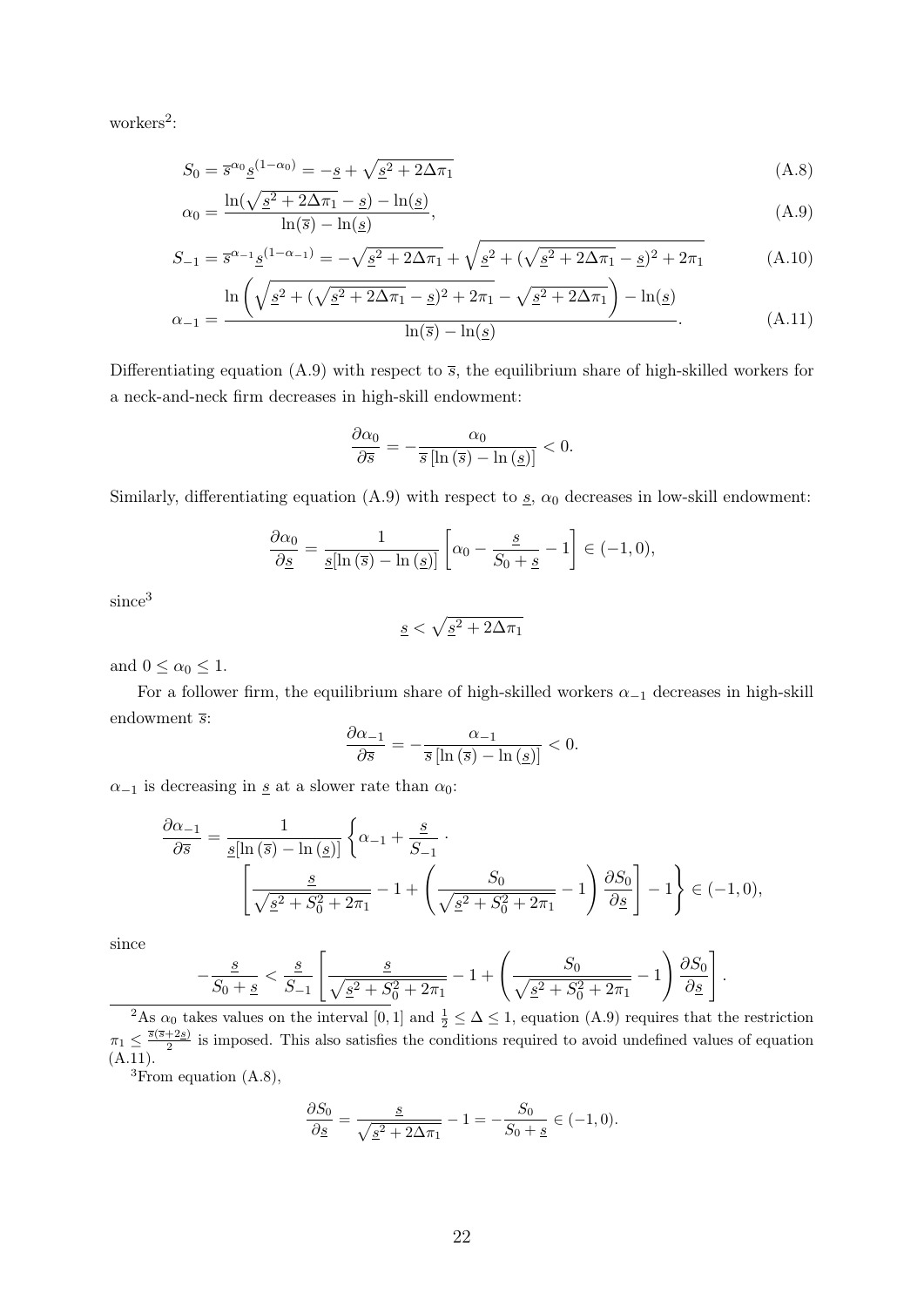### A.2 Proof of Proposition [2](#page-12-0)

Differentiating equation [\(A.9\)](#page-21-0) with respect to  $\Delta$ , one can immediately see that the share of high-skilled workers increases with higher product market competition:

$$
\frac{\partial \alpha_0}{\partial \Delta} = \frac{\pi_1}{[\ln(\overline{s}) - \ln(\underline{s})] S_0(S_0 + \underline{s})} > 0.
$$

In contrast, from equation [\(A.11\)](#page-21-1), the share of high-skilled workers decreases with higher product market competition for a follower firm:

$$
\frac{\partial \alpha_{-1}}{\partial \Delta} = \frac{\pi_1}{[\ln(\overline{s}) - \ln(\underline{s})]S_{-1}(S_0 + \underline{s})} \left[ -1 + \left( \frac{S_0}{S_{-1} + S_0 + \underline{s}} \right) \right] < 0,
$$

since

$$
S_0 < (S_{-1} + S_0 + \underline{s}).
$$

### A.3 Proof of Proposition [3](#page-13-0)

Let

$$
B = \underline{s}^2 + 2\pi_1.
$$

Substituting this into equation [\(A.10\)](#page-21-3) and expressing as a function of  $\bar{s}^{\alpha_0} \underline{s}^{(1-\alpha_0)}$ , the equation can be rewritten as

$$
\overline{s}^{\alpha_{-1}} \underline{s}^{(1-\alpha_{-1})} = \sqrt{(\overline{s}^{\alpha_{0}} \underline{s}^{(1-\alpha_{0})})^{2} + B} - \overline{s}^{\alpha_{0}} \underline{s}^{(1-\alpha_{0})} - \underline{s}.
$$

Rewriting the aggregate worker skill composition [\(4\)](#page-13-1) using the above and the simplified notations  $S_0$  and  $S_{-1}$ , the expression can be written as

$$
v(S_0) = 4S_0 \frac{\sqrt{S_0^2 + B} - S_0}{\sqrt{S_0^2 + B} + S_0},
$$

with

$$
v'(S_0) = 4B\left(\frac{1}{\sqrt{S_0^2 + B} + S_0}\right)^2 \left(1 - \frac{2S_0}{\sqrt{S_0^2 + B}}\right).
$$

The last term in the above expression

$$
f(S_0) = 1 - \frac{2S_0}{\sqrt{S_0^2 + B}}
$$

is decreasing in  $S_0$ , with a unique value:

$$
\tilde{S}_0 = \sqrt{\frac{B}{3}},
$$

at which  $f(S_0) = 0$ . Therefore,  $v(S_0)$  is quasiconcave with  $v'(S_0) \ge 0$  as  $S_0 \le \tilde{S}_0$ , and  $v'(S_0) \le 0$ as  $S_0 \geq \tilde{S}_0$ . The inverted-U pattern occurs whenever  $\tilde{S}_0 \in (S_0^{\min}, S_0^{\max})$ . If  $S_0^{\max} \leq \tilde{S}_0$  then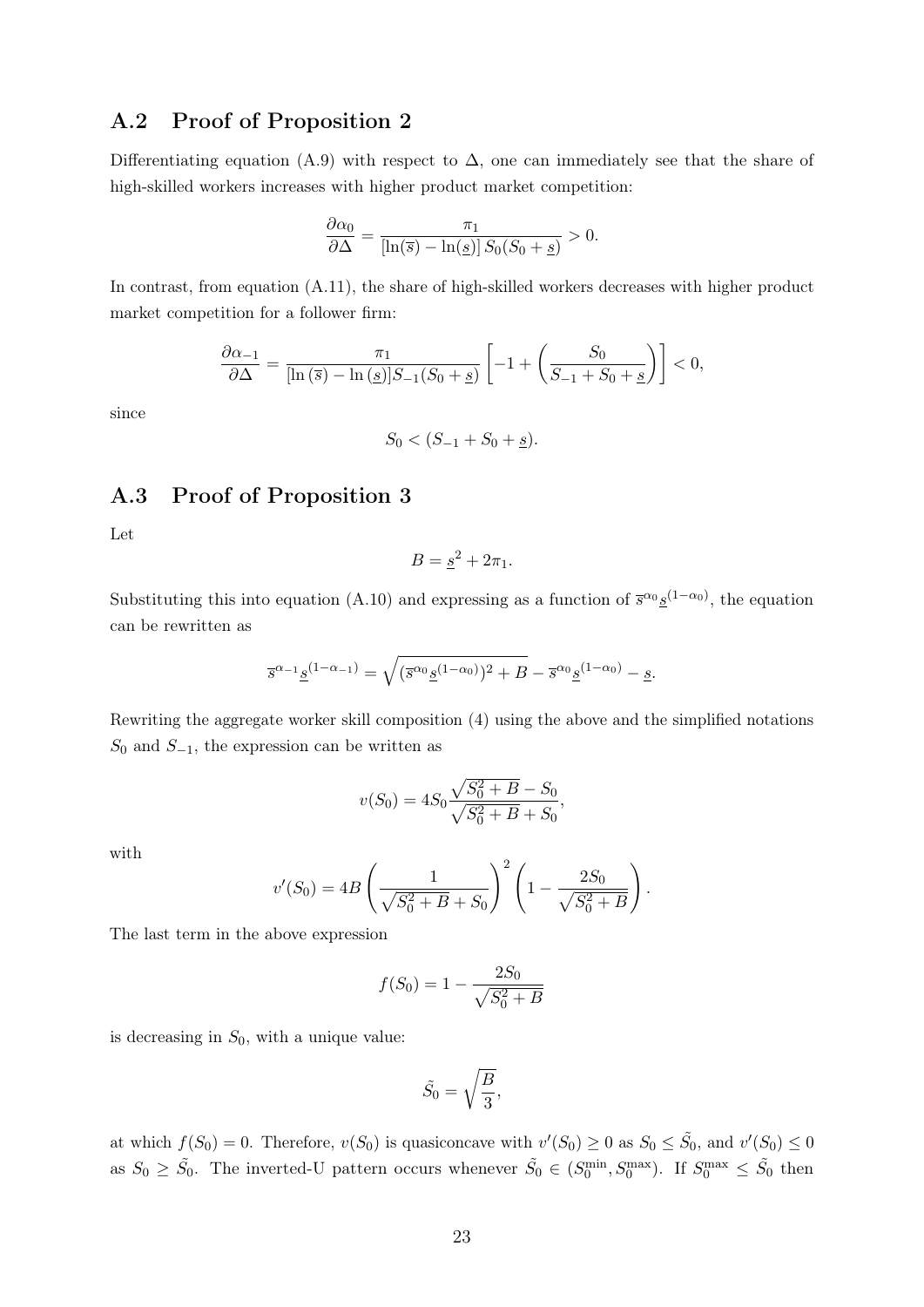the escape-competition will dominate, whereas if  $S_0^{\text{min}} \ge \tilde{S}_0$  then the Schumpetarian effect will dominate. To find the range of  $S_0$  values within which the inverted-U shape will occur, let  $\eta = \frac{s}{\sqrt{\pi_1}}$ . The worker skill composition at the maximum and minimum level of competition relative to the unique value of  $\tilde{S}_0$  above are

$$
\frac{S_0^{\max}}{\tilde{S}_0} = \frac{\sqrt{\eta^2 + 2} - \eta}{\sqrt{(\eta^2 + 2)/3}} \quad \text{and} \quad \frac{S_0^{\min}}{\tilde{S}_0} = \frac{\sqrt{\eta + 1} - \eta}{\sqrt{(\eta^2 + 2)/3}}.
$$

Therefore, the worker skill composition will attain an inverted-U pattern whenever

$$
\sqrt{\eta^2 + 1} < \sqrt{(\eta^2 + 2)/3} + \eta < \sqrt{\eta^2 + 2};
$$

The escape-competition effect will strictly dominate over the whole interval  $[S_0^{\text{min}}, S_0^{\text{max}}]$  whenever

$$
\sqrt{(\eta^2+2)/3}+\eta\geq\sqrt{\eta^2+2};
$$

and the Schumpetarian effect will dominate over the whole interval  $[S_0^{\text{min}}, S_0^{\text{max}}]$  whenever

$$
\sqrt{(\eta^2+2)/3}+\eta<\sqrt{\eta^2+1}.
$$

#### A.4 Proof of Proposition [4](#page-14-0)

Using equations  $(3)$  and  $(A.10)$ , the steady state probability that the technological state is unlevelled, and therefore the expected technological gap, G, is given by

$$
G = \mu_0 \cdot 0 + \mu_1 \cdot 1 = \mu_1 = \frac{2\overline{s}^{\alpha_0} \underline{s}^{(1-\alpha_0)}}{(2\overline{s}^{\alpha_0} \underline{s}^{(1-\alpha_0)} + \overline{s}^{\alpha-1} \underline{s}^{(1-\alpha-1)} + \underline{s})}.
$$

Using  $B = \underline{s}^2 + 2\pi_1$ , the expression can be rewritten as

$$
G = \frac{2\overline{s}^{\alpha_0} \underline{s}^{(1-\alpha_0)}}{2\overline{s}^{\alpha_0} \underline{s}^{(1-\alpha_0)} + \sqrt{(\overline{s}^{\alpha_0} \underline{s}^{(1-\alpha_0)})^2 + B}}
$$
  
= 
$$
\left[1 + \frac{\sqrt{S_0^2 + B} - S_0}{2S_0}\right]^{-1}.
$$

The technological gap is increasing in  $S_0 = \bar{s}^{\alpha_0} \underline{s}^{(1-\alpha_0)}$ , the proxy for product market competition. Recall a low-skill driven increase in skill spread refers to a decrease in low-skill endowment, all else constant. I give a proof by assuming the opposite, that is, I show that technological gap is decreasing in higher low-skill endowment, therefore, the smaller the low-skill endowment, the wider the technological gap. First, rewrite the above expression:

$$
G = \left[1 + \frac{\sqrt{S_0^2 + \underline{s}^2 + 2\pi_1} - S_0}{2S_0}\right]^{-1} = \left[1 + \frac{S_{-1} + \underline{s}}{2S_0}\right]^{-1}
$$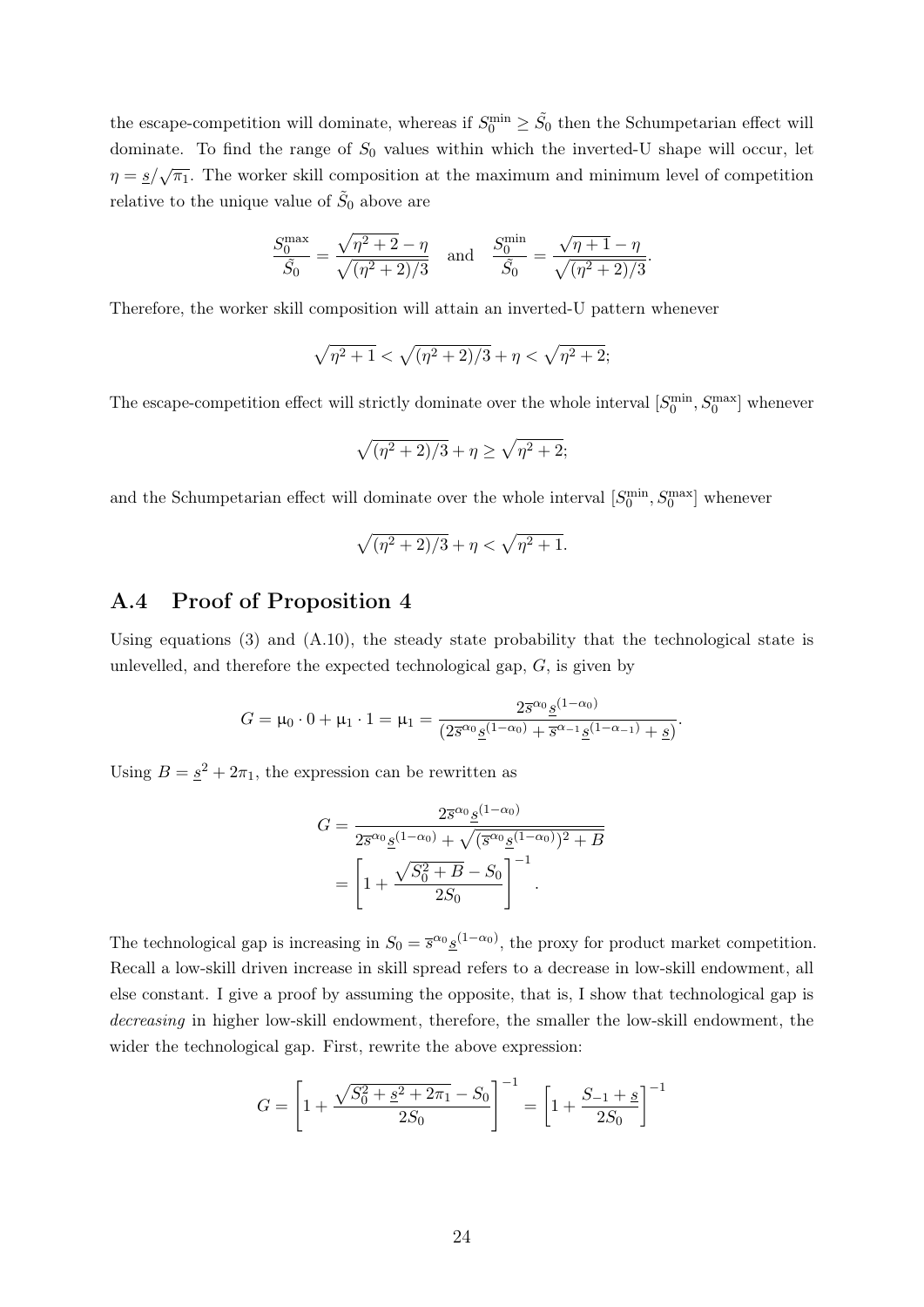Here, G is increasing in  $\underline{s}$  because  $S_0$  is decreasing in  $\underline{s}$  while  $S_{-1} + \underline{s}$  is increasing in  $\underline{s}$ . The marginal effect of an increase in  $\underline{s}$  on  $S_0$  and  $S_{-1} + \underline{s}$  are, respectively,

$$
\frac{\partial S_0}{\partial \underline{s}} = -\frac{S_0}{S_0 + \underline{s}} \in (-1, 0)
$$

The overall worker skill composition for a neck-and-neck firm is decreasing in  $s$ . On the other hand, following from the above:

$$
\frac{\partial}{\partial \underline{s}} \left( S_{-1} + \underline{s} \right) = \frac{\partial}{\partial \underline{s}} \left( \sqrt{\underline{s}^2 + S_0^2 + 2\pi_1} - S_0 \right)
$$

$$
= \frac{\underline{s}}{\sqrt{\underline{s}^2 + S_0^2 + 2\pi_1}} + \left( \frac{S_0}{\sqrt{\underline{s}^2 + S_0^2 + 2\pi_1}} - 1 \right) \frac{\partial S_0}{\partial \underline{s}} > 0,
$$

since

$$
\frac{\partial S_0}{\partial \underline{s}} < 0.
$$

This establishes Proposition [4.](#page-14-0)

### A.5 Proof of Proposition [5](#page-15-0)

Recall

$$
B = \underline{s}^2 + 2\pi_1,
$$

The marginal effect of  $\underline{s}$  on  $B$  is

$$
\frac{\partial B}{\partial \underline{s}} = 2\underline{s}.
$$

The above shows that  $\tilde{S}_0 = \sqrt{B/3}$  and  $v(\tilde{S}_0)$  are increasing in  $\underline{s}$ . Suppose  $\tilde{S}_0$  is interior to the interval  $(S_0^{\min}, S_0^{\max})$ . Using the envelope theorem, the marginal effect of  $\underline{s}$  on

$$
v(\tilde{S}_0) = \max_{S_0 \in (S_0^{\min}, S_0^{\max})} \quad v(S_0)
$$

is equal to the direct effect

<span id="page-24-0"></span>
$$
E = \frac{\partial}{\partial B} \left\{ x \frac{\sqrt{x^2 + B} - x}{\sqrt{x^2 + B} + x} \right\},\,
$$

and is positive. The marginal effect of  $\underline{s}$  on  $v(\tilde{S}_0)$  is  $E \cdot (\partial B/\partial \underline{s})$ , and is also positive. Therefore, industries with a smaller skill spread (more neck-and-neck industries) have a higher peak in the inverted-U. The peak of the curve occurs when product market competition is such that  $S_0 = \sqrt{B/3}$ , which is equal to:

$$
\sqrt{B/3} = -\underline{s} + \sqrt{\underline{s}^2 + 2\Delta\pi_1}
$$
  
\n
$$
0 = -\sqrt{\underline{s}^2 + 2\Delta\pi_1} + \underline{s} + \sqrt{(\underline{s}^2 + 2\pi_2)/3}.
$$
 (A.12)

If the skill spread affects product market competition negatively, or equivalently, if  $d\Delta/ds > 0$ , then the peak lies farther to the right on the  $\Delta$  line in more neck-and-neck industries. Here,  $\Delta$  is